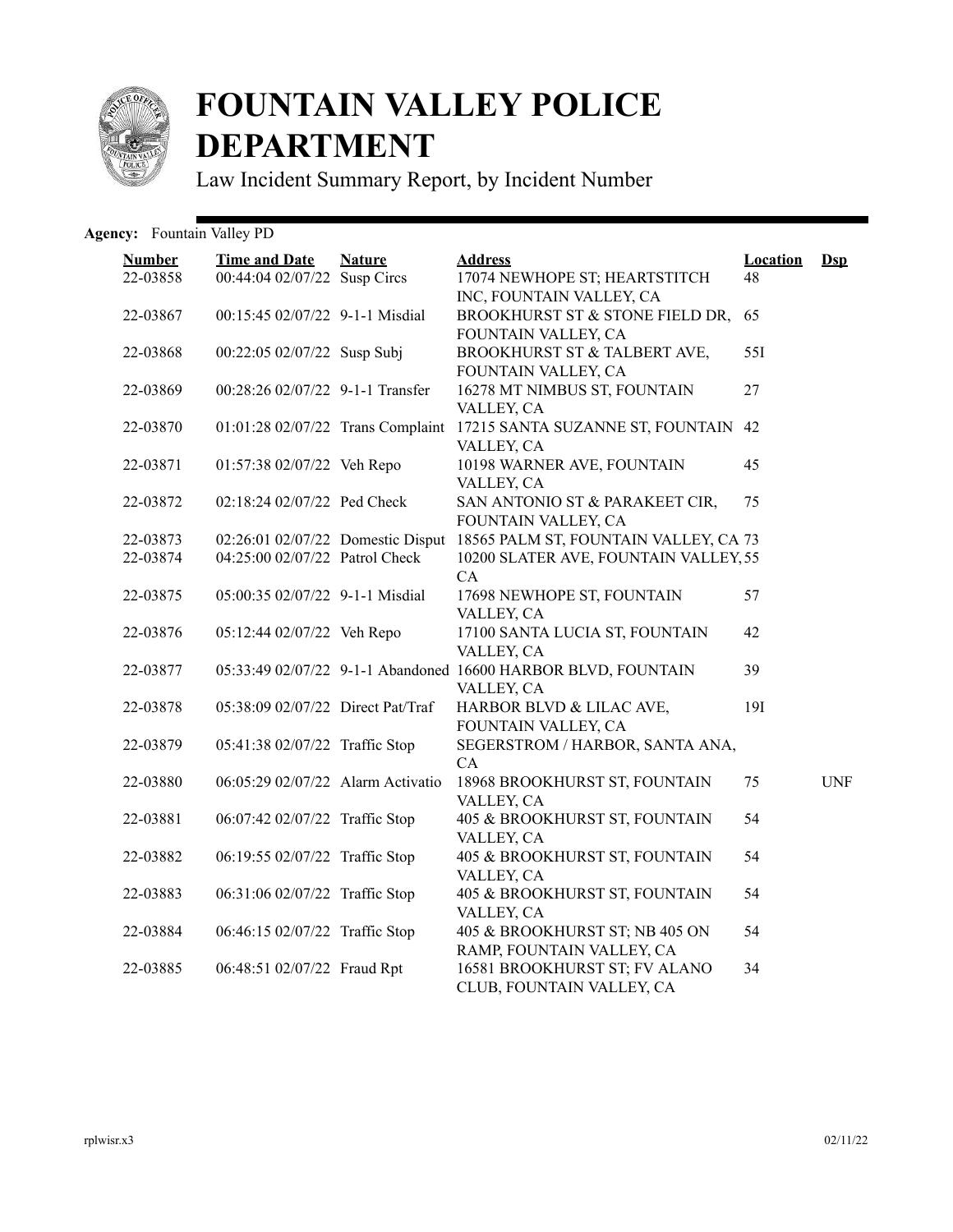| <b>Number</b><br>22-03886 | <b>Time and Date</b><br>06:56:03 02/07/22 Traffic Stop | <b>Nature</b> | <b>Address</b><br>17971 BROOKHURST ST; BERRI<br>BROTHERS GAS, FOUNTAIN VALLEY,<br>CA | <b>Location</b><br>54 | $\mathbf{Dsp}$ |
|---------------------------|--------------------------------------------------------|---------------|--------------------------------------------------------------------------------------|-----------------------|----------------|
| 22-03887                  | 06:56:22 02/07/22 Trans Complaint                      |               | 16377 HARBOR BLVD; MANNA<br>DONUTS, FOUNTAIN VALLEY, CA                              | 28                    |                |
| 22-03888                  | 07:09:43 02/07/22 Traffic Stop                         |               | 405 & BROOKHURST ST; NB 405 FROM<br>BRK, FOUNTAIN VALLEY, CA                         | 54                    |                |
| 22-03889                  | 07:19:03 02/07/22 Traffic Stop                         |               | BROOKHURST ST & SLATER AVE;<br>SOUTH OF, FOUNTAIN VALLEY, CA                         | 45I                   |                |
| 22-03890                  | 07:28:25 02/07/22 Traffic Stop                         |               | 405 & BROOKHURST ST, FOUNTAIN<br>VALLEY, CA                                          | 54                    |                |
| 22-03891                  | 07:28:44 02/07/22 Non Injury Tc                        |               | 11868 HEIL AVE, FOUNTAIN VALLEY,<br><b>CA</b>                                        | 38                    |                |
| 22-03892                  | 07:33:42 02/07/22 Traffic Stop                         |               | 17520 BROOKHURST ST; ARCO,<br>FOUNTAIN VALLEY, CA                                    | 55                    |                |
| 22-03893                  | 07:34:36 02/07/22 9-1-1 Misdial                        |               | X:-117.975794, Y:33.795699,,                                                         |                       |                |
| 22-03894                  | 07:39:56 02/07/22 Alarm Activatio                      |               | 16537 YUCCA CIR, FOUNTAIN VALLEY, 33<br>CA                                           |                       |                |
| 22-03895                  | 07:57:04 02/07/22 Traffic Stop                         |               | 405 & BROOKHURST ST, FOUNTAIN<br>VALLEY, CA                                          | 54                    |                |
| 22-03897                  | 07:59:01 02/07/22 9-1-1 Transfer                       |               | 17689 SAN SIMEON ST, FOUNTAIN<br>VALLEY, CA                                          | 55                    |                |
| 22-03898                  | 08:31:10 02/07/22 9-1-1 Incomplet                      |               | 17283 WARD ST, FOUNTAIN VALLEY, CA45                                                 |                       |                |
| 22-03899                  | 08:27:10 02/07/22 Keep The Peace                       |               | 17870 NEWHOPE ST # 106; CHASE                                                        | 57                    |                |
|                           |                                                        |               | BANK, FOUNTAIN VALLEY, CA                                                            |                       |                |
| 22-03900                  | 08:59:36 02/07/22 Trans Complaint                      |               | 11321 TALBERT AVE; MCDONALDS,<br>FOUNTAIN VALLEY, CA                                 | 57                    |                |
| 22-03901                  | 09:18:13 02/07/22 9-1-1 Transfer                       |               | 9945 WARNER AVE; HOT OFF THE<br>GRILL, FOUNTAIN VALLEY, CA                           | 34                    |                |
| 22-03902                  | 09:33:23 02/07/22 Traffic Stop                         |               | SLATER AVE & SAN MATEO ST,<br>FOUNTAIN VALLEY, CA                                    | 55                    |                |
| 22-03903                  | 09:36:13 02/07/22 9-1-1 Transfer                       |               | 9154 LA STELLA AVE, FOUNTAIN<br>VALLEY, CA                                           | 43                    |                |
| 22-03904                  | 09:37:01 02/07/22 Direct Pat/Traf                      |               | BROOKHURST ST & ELLIS AVE,<br>FOUNTAIN VALLEY, CA                                    | 651                   |                |
| 22-03905                  | 09:41:16 02/07/22 Traffic Stop                         |               | ELLIS AVE & LAS FLORES ST,<br>FOUNTAIN VALLEY, CA                                    | 75                    |                |
| 22-03906                  | 09:42:19 02/07/22 Hlo Followup                         |               | HARBOR BLVD & EDINGER AVE,<br>FOUNTAIN VALLEY, CA                                    | 29                    |                |
| 22-03907                  | 09:42:38 02/07/22 Domestic Disput                      |               | 16414 EVEREST CIR, FOUNTAIN<br>VALLEY, CA                                            | 28                    |                |
| 22-03908                  | 09:52:14 02/07/22 Veh Burg Rpt                         |               | 10457 SLATER AVE # 204, FOUNTAIN<br>VALLEY, CA                                       | 45                    |                |
| 22-03909                  | 09:51:13 02/07/22 Registrant                           |               | 17200 NEWHOPE ST #313, FOUNTAIN<br>VALLEY, CA                                        | 48                    |                |
| 22-03910                  | 10:03:30 02/07/22 Traffic Stop                         |               | BROOKHURST ST & TALBERT AVE,<br>FOUNTAIN VALLEY, CA                                  | 55I                   |                |
| 22-03911                  | 10:07:31 02/07/22 Patrol Check                         |               | 16111 HARBOR BLVD; CURACAO,<br>FOUNTAIN VALLEY, CA                                   | 28                    |                |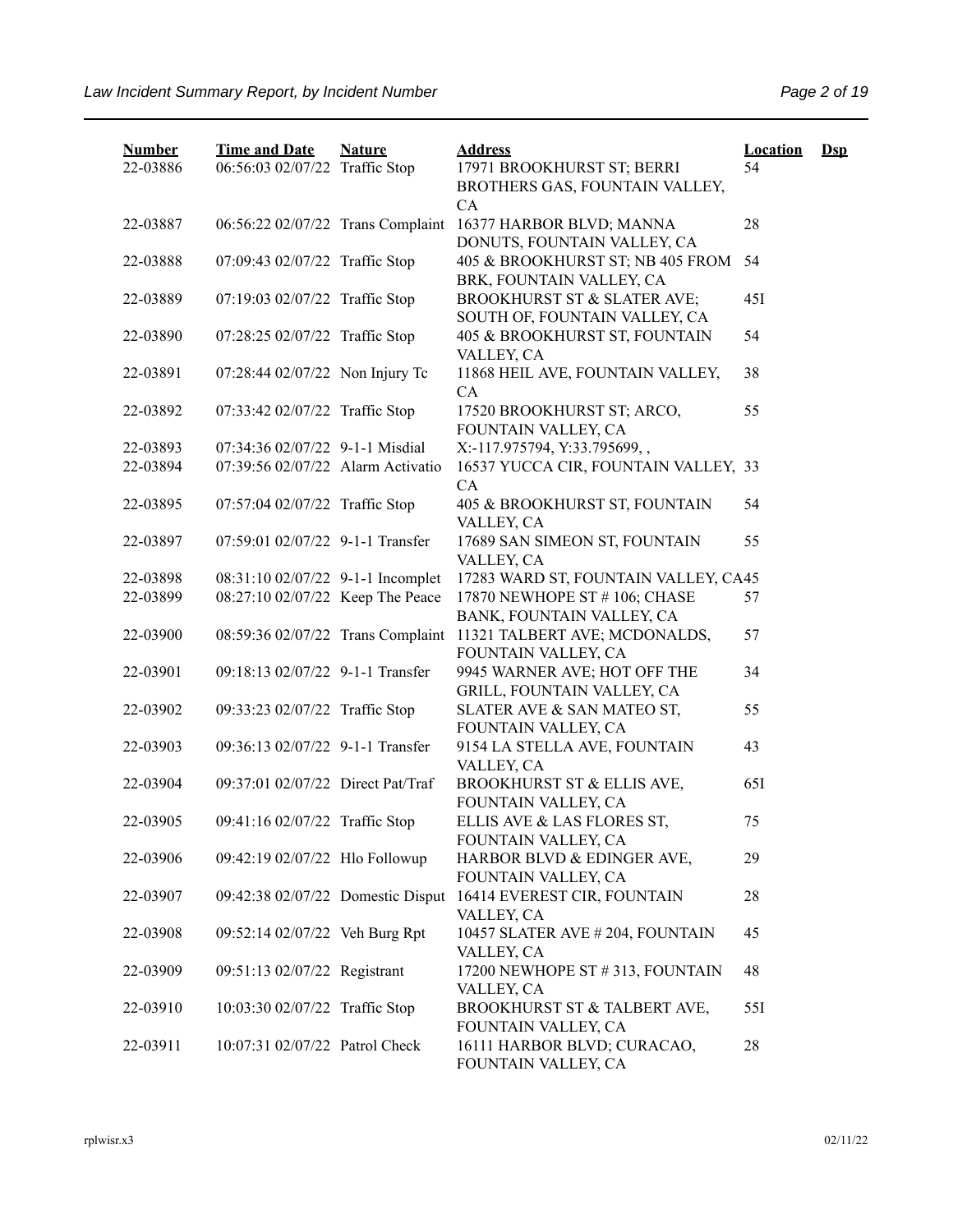| <b>Number</b><br>22-03912 | <b>Time and Date</b><br>10:11:35 02/07/22 Traffic Stop | <b>Nature</b> | <b>Address</b><br><b>BROOKHURST ST &amp; ADOBE RIVER</b>                          | <b>Location</b><br>65 | $\mathbf{Dsp}$ |
|---------------------------|--------------------------------------------------------|---------------|-----------------------------------------------------------------------------------|-----------------------|----------------|
| 22-03913                  | 10:10:33 02/07/22 Trespasser                           |               | AVE, FOUNTAIN VALLEY, CA<br>17400 BROOKHURST ST; CITIBANK,<br>FOUNTAIN VALLEY, CA | 45                    |                |
| 22-03914                  | 10:18:59 02/07/22 Grand Theft Rpt                      |               | 17589 LOCUST ST, FOUNTAIN VALLEY,<br>CA                                           | 53                    |                |
| 22-03915                  | 10:23:31 02/07/22 Vehicle Check                        |               | WARNER AVE & LOS JARDINES WEST,<br>FOUNTAIN VALLEY, CA                            | 46                    |                |
| 22-03916                  | 10:35:47 02/07/22 Patrol Check                         |               | 16400 BROOKHURST ST, FOUNTAIN<br>VALLEY, CA                                       | 25                    |                |
| 22-03917                  | 11:00:45 02/07/22 Grand Theft Rpt                      |               | 16831 PINE CIR, FOUNTAIN VALLEY, CA 33                                            |                       |                |
| 22-03919                  | 11:03:52 02/07/22 9-1-1 Transfer                       |               | 8964 EL PRESIDENTE AVE, FOUNTAIN<br>VALLEY, CA                                    | 52                    |                |
| 22-03920                  | 11:18:11 02/07/22 Follow Up                            |               | 11870 GLOXINIA AVE, FOUNTAIN<br>VALLEY, CA                                        | 18                    |                |
| 22-03921                  | 11:20:11 02/07/22 Petty Theft Rpt                      |               | 17375 BROOKHURST ST; LA PAZ<br>APARTMENTS, FOUNTAIN VALLEY, CA                    | 44                    |                |
| 22-03922                  | 11:47:29 02/07/22 9-1-1 Misdial                        |               | 16558 SAN ANDRES ST, FOUNTAIN<br>VALLEY, CA                                       | 38                    |                |
| 22-03923                  | 12:10:44 02/07/22 Vehicle Check                        |               | WARNER AVE & WARD ST, FOUNTAIN<br>VALLEY, CA                                      | 36I                   |                |
| 22-03924                  | 12:13:26 02/07/22 9-1-1 Transfer                       |               | 17100 EUCLID ST; FV HOSPITAL,<br>FOUNTAIN VALLEY, CA                              | 47                    |                |
| 22-03925                  | 12:10:58 02/07/22 Citizen Assist                       |               | 9525 WARNER AVE; VALVOLINE OIL<br>CHANGE, FOUNTAIN VALLEY, CA                     | 34                    |                |
| 22-03926                  | 12:23:26 02/07/22 9-1-1 Transfer                       |               | 6401 WARNER HB,,                                                                  |                       |                |
| 22-03927                  | 12:33:35 02/07/22 Follow Up                            |               | 17375 BROOKHURST ST; LA PAZ<br>APARTMENTS, FOUNTAIN VALLEY, CA                    | 44                    |                |
| 22-03928                  | 12:43:56 02/07/22 Check Well Bein                      |               | 10184 PEREGRINE CIR, FOUNTAIN<br>VALLEY, CA                                       | 65                    |                |
| 22-03929                  | 12:58:57 02/07/22 Receipt                              |               | 10225 FALCON AVE, FOUNTAIN<br>VALLEY, CA                                          | 75                    |                |
| 22-03930                  | 13:04:28 02/07/22 9-1-1 Transfer                       |               | 17919 POINT SUR ST, FOUNTAIN<br>VALLEY, CA                                        | 52                    |                |
| 22-03931                  | 13:21:54 02/07/22 Follow Up                            |               | 17966 BROOKHURST ST; SHELL GAS,<br>FOUNTAIN VALLEY, CA                            | 55                    |                |
| 22-03932                  | 13:28:33 02/07/22 9-1-1 Transfer                       |               | SHANNON / FLIGHT SANTA ANA,,                                                      |                       |                |
| 22-03933                  | 13:39:42 02/07/22 Trans Complaint                      |               | 9880 WARNER AVE, FOUNTAIN VALLEY, 44<br>CA                                        |                       |                |
| 22-03934                  | 13:44:41 02/07/22 9-1-1 Transfer                       |               | BROOKHURST ST & GARFIELD AVE,<br>FOUNTAIN VALLEY, CA                              | OUT75                 |                |
| 22-03935                  | 13:51:03 02/07/22 9-1-1 Incomplet                      |               | 16027 ABAJO CIR, FOUNTAIN VALLEY,<br>CA                                           | 29                    |                |
| 22-03936                  | 14:29:02 02/07/22 Vin Verificatio                      |               | 17053 SAN RICARDO ST, FOUNTAIN<br>VALLEY, CA                                      | 46                    |                |
| 22-03937                  | 14:06:10 02/07/22 9-1-1 Misdial                        |               | 18109 MAGNOLIA ST; BIJAN FAMILY<br>DENTAL PRACTICE, FOUNTAIN<br>VALLEY, CA        | 62                    |                |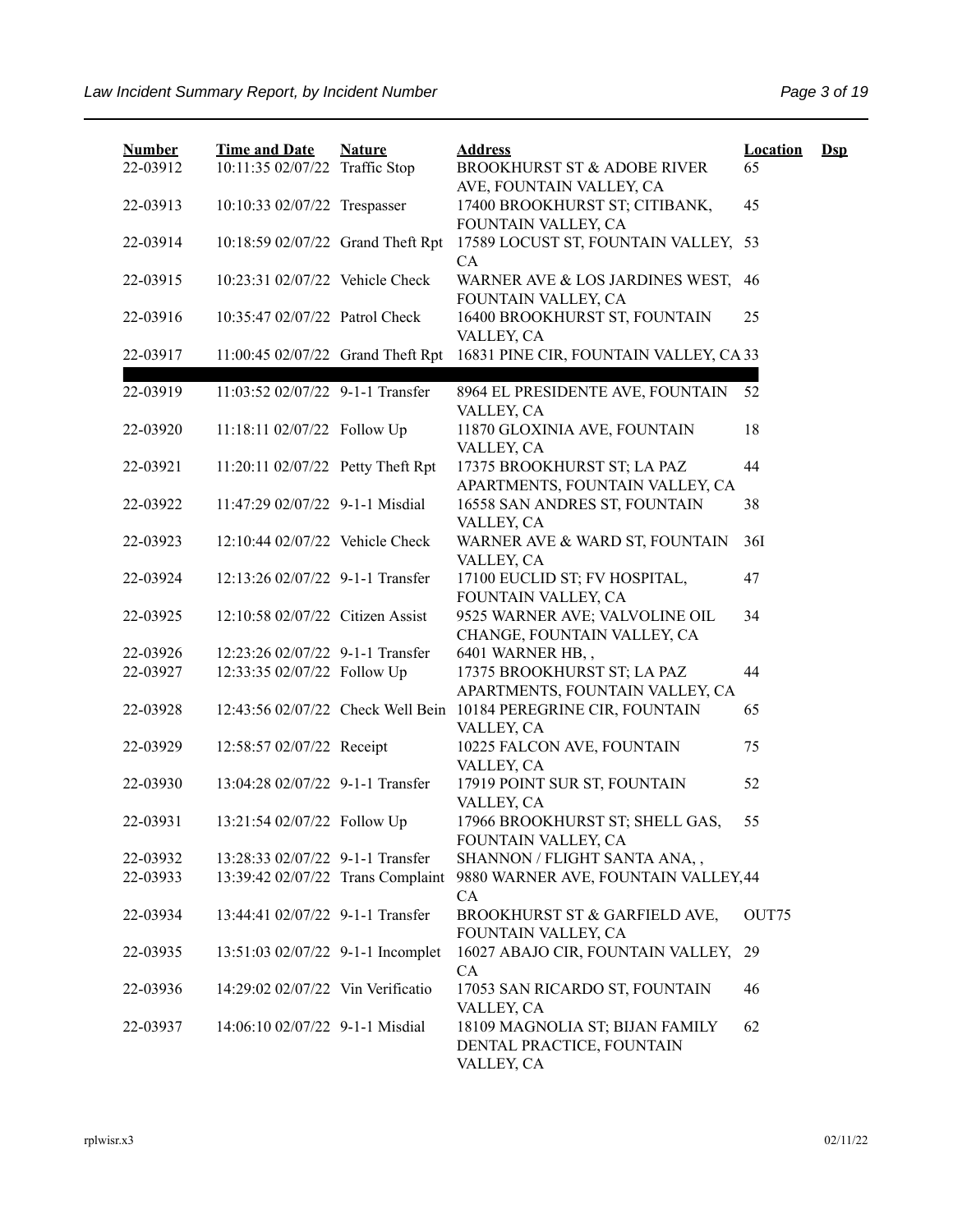| <b>Number</b><br>22-03938 | <b>Time and Date</b><br>14:03:34 02/07/22 Citizen Assist | <b>Nature</b> | <b>Address</b><br>8788 HUMMINGBIRD AVE, FOUNTAIN                                                 | <b>Location</b><br>72 | $\mathbf{Dsp}$ |
|---------------------------|----------------------------------------------------------|---------------|--------------------------------------------------------------------------------------------------|-----------------------|----------------|
|                           |                                                          |               | VALLEY, CA                                                                                       |                       |                |
| 22-03939                  | 14:15:23 02/07/22 9-1-1 Transfer                         |               | 3326 HOOD SANTA ANA, SANTA ANA,<br><b>CA</b>                                                     |                       |                |
| 22-03940                  | 14:24:16 02/07/22 Keep The Peace                         |               | 9085 SWALLOW AVE, FOUNTAIN<br>VALLEY, CA                                                         | 73                    |                |
| 22-03941                  | 14:28:55 02/07/22 Fraud Rpt                              |               | 17966 BROOKHURST ST; SHELL GAS,<br>FOUNTAIN VALLEY, CA                                           | 55                    |                |
| 22-03942                  | 14:50:51 02/07/22 Check Well Bein                        |               | 9085 SWALLOW AVE, FOUNTAIN<br>VALLEY, CA                                                         | 73                    |                |
| 22-03943                  | 15:09:07 02/07/22 9-1-1 Misdial                          |               | 17360 BROOKHURST ST; MEMORIAL<br>HEALTH SERVICES, FOUNTAIN<br>VALLEY, CA                         | 45                    |                |
| 22-03944                  | 15:14:11 02/07/22 Abandoned Veh                          |               | 16343 MT ACKERMAN CIR, FOUNTAIN<br>VALLEY, CA                                                    | 28                    |                |
| 22-03945                  |                                                          |               | 15:14:08 02/07/22 Check Well Bein 18122 BROOKHURST ST # 2; DUNKIN<br>DONUTS, FOUNTAIN VALLEY, CA | 65                    |                |
| 22-03946                  | 15:18:16 02/07/22 Citizen Assist                         |               | 10585 SLATER AVE #4A; PHOLICIOUS<br>RESTAURANT, FOUNTAIN VALLEY, CA                              | 46                    |                |
| 22-03947                  | 15:26:55 02/07/22 9-1-1 Misdial                          |               | 11250 WARNER AVE, FOUNTAIN<br>VALLEY, CA                                                         | 47                    |                |
| 22-03948                  | 15:31:47 02/07/22 Outside Agency                         |               | 16205 BROOKHURST ST; DENNYS,<br>FOUNTAIN VALLEY, CA                                              | 24                    |                |
| 22-03949                  | 15:37:58 02/07/22 Found Person                           |               | TALBERT AVE & SANTA MARIANA ST,<br>FOUNTAIN VALLEY, CA                                           | 52                    |                |
| 22-03950                  | 15:39:46 02/07/22 Susp Subj                              |               | GLADSTONE CIR & MT COLLIEN ST,<br>FOUNTAIN VALLEY, CA                                            | 38                    |                |
| 22-03951                  | 15:40:23 02/07/22 Abandoned Veh                          |               | 18290 BASSWOOD ST, FOUNTAIN<br>VALLEY, CA                                                        | 64                    |                |
| 22-03952                  | 15:44:24 02/07/22 Check Well Bein                        |               | 17912 SAN RAFAEL ST, FOUNTAIN<br>VALLEY, CA                                                      | 55                    |                |
| 22-03953                  | 15:47:32 02/07/22 9-1-1 Misdial                          |               | 11250 WARNER AVE, FOUNTAIN<br>VALLEY, CA                                                         | 47                    |                |
| 22-03954                  | 15:54:15 02/07/22 Abandoned Veh                          |               | 16334 SAN GABRIEL ST, FOUNTAIN<br>VALLEY, CA                                                     | 28                    |                |
| 22-03955                  | 15:58:03 02/07/22 Rv Complaint                           |               | 16367 PONDEROSA ST, FOUNTAIN<br>VALLEY, CA                                                       | 23                    |                |
| 22-03956                  | 15:58:34 02/07/22 Water Problem                          |               | 10115 TALBERT AVE; ESPORTA<br>FITNESS, FOUNTAIN VALLEY, CA                                       | 55                    |                |
| 22-03957                  | 16:14:39 02/07/22 9-1-1 Transfer                         |               | 16076 HARBOR BLVD; DOUBLE<br>DELICIOUS THAI CUISINE, FOUNTAIN                                    | 29                    |                |
| 22-03958                  | 16:29:39 02/07/22 Trf Acc/Unk Inj                        |               | VALLEY, CA<br>EUCLID ST & SLATER AVE, FOUNTAIN<br>VALLEY, CA                                     | 47I                   |                |
|                           |                                                          |               |                                                                                                  |                       |                |
| 22-03960                  | 16:40:45 02/07/22 Reckless Veh                           |               | EUCLID ST & EDINGER AVE, FOUNTAIN17I<br>VALLEY, CA                                               |                       |                |
| 22-03961                  | 17:02:50 02/07/22 Info Entry Only                        |               | 209 GANNET LN, FOUNTAIN VALLEY,<br>CA                                                            | 63                    |                |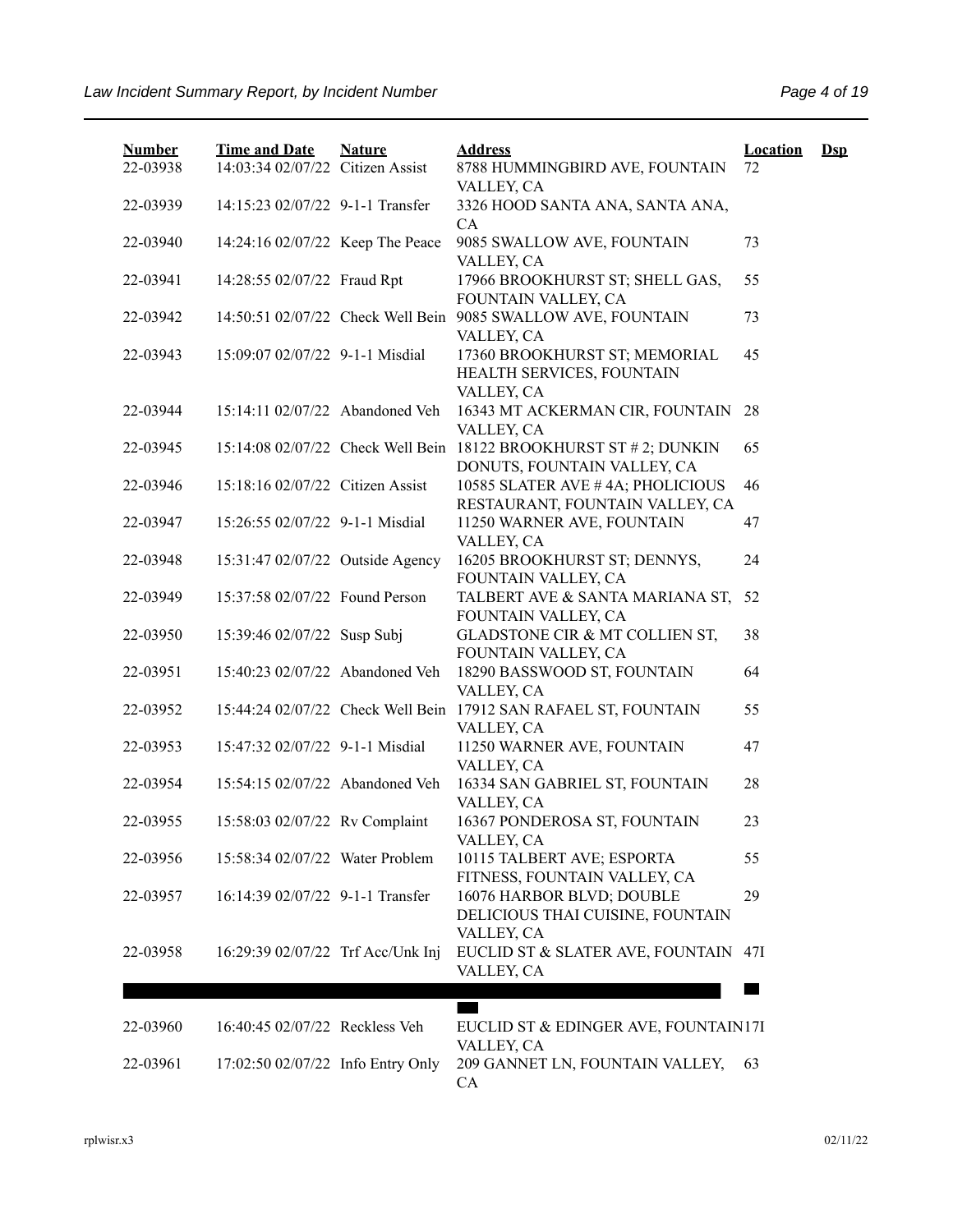| <b>Number</b> | <b>Time and Date</b>              | <b>Nature</b> | <b>Address</b>                                                                | <b>Location</b> | $Ds$       |
|---------------|-----------------------------------|---------------|-------------------------------------------------------------------------------|-----------------|------------|
| 22-03962      | 17:10:59 02/07/22 Abandoned Veh   |               | EDINGER AVE & RICHARDSON ST,<br>FOUNTAIN VALLEY, CA                           | 28              |            |
| 22-03963      |                                   |               | 17:13:12 02/07/22 9-1-1 Abandoned 16429 ASPEN ST, FOUNTAIN VALLEY,            | 24              |            |
| 22-03964      | 17:27:00 02/07/22 9-1-1 Transfer  |               | <b>CA</b><br>137 HORNBEAM LN, FOUNTAIN<br>VALLEY, CA                          | 63              |            |
| 22-03965      | 17:52:55 02/07/22 Non Injury Tc   |               | HARBOR BLVD & BRIGHTON RIVER,<br>FOUNTAIN VALLEY, CA                          | 29              |            |
| 22-03966      | 17:58:28 02/07/22 Non Injury Tc   |               | HEIL AVE & HARBOR BLVD, FOUNTAIN 29I<br>VALLEY, CA                            |                 |            |
| 22-03967      | 18:01:24 02/07/22 Trans Complaint |               | EDINGER AVE & BROOKHURST ST,<br>FOUNTAIN VALLEY, CA                           | 15I             |            |
| 22-03968      | 18:33:11 02/07/22 Alarm Activatio |               | 9394 WARNER AVE, FOUNTAIN VALLEY, 43<br>CA                                    |                 | <b>UNF</b> |
| 22-03969      | 18:50:57 02/07/22 Trans Complaint |               | 16111 HARBOR BLVD; CURACAO,<br>FOUNTAIN VALLEY, CA                            | 28              |            |
| 22-03970      | 18:55:50 02/07/22 Follow Up       |               | 16201 HARBOR BLVD # A; WALGREENS, 28<br>FOUNTAIN VALLEY, CA                   |                 |            |
| 22-03971      | 19:04:25 02/07/22 Traffic Stop    |               | BUSHARD ST & SLATER AVE; NOF,<br>FOUNTAIN VALLEY, CA                          | 44I             |            |
| 22-03972      | 19:01:09 02/07/22 Susp Subj       |               | LOS JARDINES EAST & LA CARTA AVE, 46<br>FOUNTAIN VALLEY, CA                   |                 |            |
| 22-03973      | 19:17:20 02/07/22 Traffic Stop    |               | WARNER AVE & BROOKHURST ST,<br>FOUNTAIN VALLEY, CA                            | 35I             |            |
| 22-03974      | 19:23:14 02/07/22 Patrol Check    |               | 16400 BROOKHURST ST; FV REC<br>CENTER, FOUNTAIN VALLEY, CA                    | 25              |            |
| 22-03975      | 19:25:35 02/07/22 Direct Pat/Traf |               | BROOKHURST,,                                                                  |                 |            |
| 22-03976      | 19:28:46 02/07/22 Traffic Stop    |               | EUCLID ST & SLATER AVE, FOUNTAIN 47I<br>VALLEY, CA                            |                 |            |
| 22-03977      | 19:32:39 02/07/22 Citizen Assist  |               | 10316 LA HACIENDA AVE # L2,<br>FOUNTAIN VALLEY, CA                            | 45              |            |
| 22-03978      |                                   |               | 19:46:44 02/07/22 9-1-1 Abandoned 16600 HARBOR BLVD, FOUNTAIN<br>VALLEY, CA   | 39              |            |
| 22-03979      | 19:53:38 02/07/22 Jail Check      |               | 10200 SLATER AVE, FOUNTAIN VALLEY, 55<br>CA                                   |                 |            |
| 22-03980      | 20:00:54 02/07/22 Patrol Check    |               | 11481 WARNER AVE, FOUNTAIN<br>VALLEY, CA                                      | 37              |            |
| 22-03981      | 20:06:30 02/07/22 Patrol Check    |               | 16398 EVEREST CIR, FOUNTAIN<br>VALLEY, CA                                     | 28              |            |
| 22-03982      | 20:23:19 02/07/22 Trans Complaint |               | 16400 BROOKHURST ST; FV REC<br>CENTER, FOUNTAIN VALLEY, CA                    | 25              | INF        |
| 22-03983      | 20:31:30 02/07/22 Civil Issue     |               | 11528 MARTENS RIVER CIR; CALIBER<br>COLLISION CENTERS, FOUNTAIN<br>VALLEY, CA | 48              |            |
| 22-03984      | 20:48:39 02/07/22 Information     |               | 10302 PINTO RIVER CRT, FOUNTAIN<br>VALLEY, CA                                 | 65              |            |
| 22-03985      | 21:10:32 02/07/22 9-1-1 Incomplet |               | 18672 NEWLAND ST, FOUNTAIN<br>VALLEY, CA                                      | 72              |            |
| 22-03986      | 21:45:50 02/07/22 Direct Pat/Traf |               | EUCLID ST & WARNER AVE, FOUNTAIN 37I<br>VALLEY, CA                            |                 |            |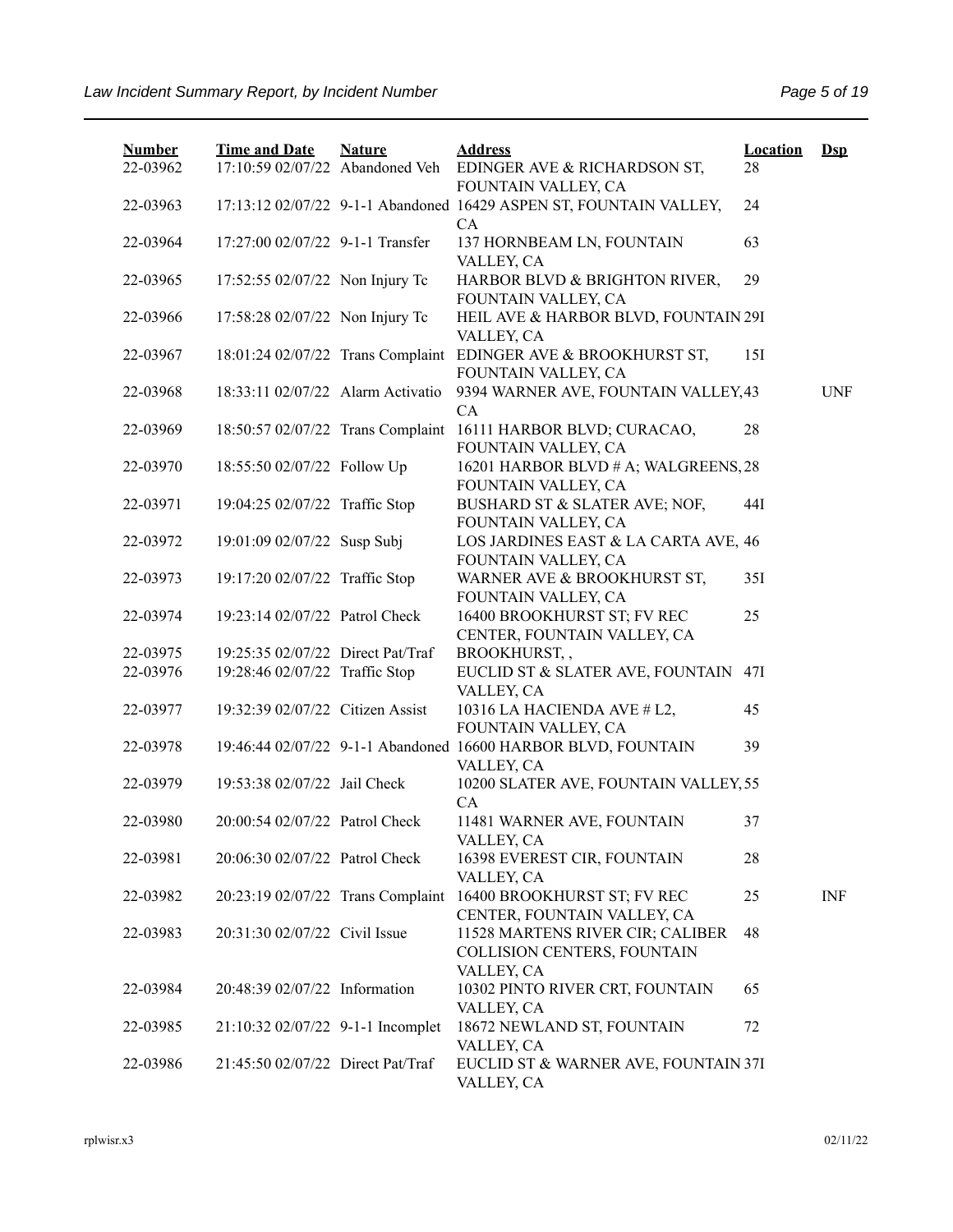| 22-03987<br>21:50:06 02/07/22 Traffic Stop<br>EUCLID ST & WARNER AVE, FOUNTAIN 37I<br>VALLEY, CA<br>17077 SAN MATEO ST # 1223, FOUNTAIN 45<br>22-03988<br>21:50:59 02/07/22 Threats Rpt<br>VALLEY, CA<br>21:55:25 02/07/22 Traffic Stop<br>EUCLID ST & WARNER AVE, FOUNTAIN 37I<br>22-03989<br>VALLEY, CA<br>22:01:07 02/07/22 Dist Of Peac<br>9105 RECREATION CIR; FV SKATING<br>33<br>22-03990<br>CENTER, FOUNTAIN VALLEY, CA<br>22:04:16 02/07/22 Susp Subj<br>10135 LA ALAMEDA AVE, FOUNTAIN<br>45<br>22-03991<br>VALLEY, CA<br>22:09:59 02/07/22 Inj Traffic Acc<br>GARFIELD AVE & MAGNOLIA ST,<br>OUT73<br>22-03992<br>FOUNTAIN VALLEY, CA<br>22:26:08 02/07/22 9-1-1 Transfer<br>11300 WARNER AVE; PALM ISLAND<br>47<br>22-03993<br>SENIOR COMMUNITY, FOUNTAIN<br>VALLEY, CA<br>22-03994<br>23:11:58 02/07/22 9-1-1 Transfer<br>16520 HARBOR BLVD, FOUNTAIN<br>29<br>VALLEY, CA<br>00:25:12 02/08/22 Domestic Disput<br>11300 WARNER AVE # D207, FOUNTAIN<br>22-03995<br>47<br>VALLEY, CA<br>16400 BROOKHURST ST; FV REC<br>22-03996<br>00:36:08 02/08/22 Fvmc Violation<br>25<br>CENTER, FOUNTAIN VALLEY, CA<br>22-03997<br>00:36:21 02/08/22 Fvmc Violation<br>16400 BROOKHURST ST; FV REC<br>25<br>CENTER, FOUNTAIN VALLEY, CA<br>22-03998<br>01:53:42 02/08/22 9-1-1 Open Line<br>16600 HARBOR BLVD, FOUNTAIN<br>39<br>VALLEY, CA<br>22-03999<br>02:13:26 02/08/22 9-1-1 Transfer<br>17693 WARWICK CIR, FOUNTAIN<br>53<br>VALLEY, CA<br>22-04000<br>02:31:50 02/08/22 9-1-1 Misdial<br>16600 HARBOR BLVD, FOUNTAIN<br>39<br>VALLEY, CA<br>22-04001<br>02:52:53 02/08/22 9-1-1 Transfer<br>9193 OTTER RIVER CIR, FOUNTAIN<br>63<br>VALLEY, CA<br>22-04002<br>04:18:20 02/08/22 9-1-1 Transfer<br>11680 WARNER AVE; MANOR CARE OF<br>48<br>FOUNTAIN VALLEY, FOUNTAIN<br>VALLEY, CA<br>22-04003<br>04:42:04 02/08/22 9-1-1 Transfer<br>17077 SAN MATEO ST # 1223, FOUNTAIN45<br>VALLEY, CA<br>22-04004<br>05:08:55 02/08/22 9-1-1 Transfer<br>17816 BUSHARD ST; FVHS, FOUNTAIN<br>54<br>VALLEY, CA<br>07:07:05 02/08/22 9-1-1 Misdial<br>18300 EUCLID ST; VCA EMERGENCY<br>22-04005<br>67<br>ANIMAL HOSPITAL, FOUNTAIN<br>VALLEY, CA<br>07:29:59 02/08/22 Domestic Disput<br>NEWHOPE ST & EDINGER AVE,<br>18I<br>22-04006<br>FOUNTAIN VALLEY, CA<br>07:38:23 02/08/22 Trans Complaint<br>17967 BUSHARD ST; FV SENIOR<br>53<br>22-04007<br>CENTER, FOUNTAIN VALLEY, CA<br>07:56:30 02/08/22 Follow Up<br>10302 PINTO RIVER CRT, FOUNTAIN<br>22-04008<br>65<br>VALLEY, CA<br>9751 EL GRECO CIR, FOUNTAIN<br>44<br>22-04009<br>07:58:05 02/08/22 Veh Burg Rpt | <b>Number</b> | <b>Time and Date</b> | <b>Nature</b> | <b>Address</b> | <b>Location</b> | $\mathbf{Dsp}$ |
|--------------------------------------------------------------------------------------------------------------------------------------------------------------------------------------------------------------------------------------------------------------------------------------------------------------------------------------------------------------------------------------------------------------------------------------------------------------------------------------------------------------------------------------------------------------------------------------------------------------------------------------------------------------------------------------------------------------------------------------------------------------------------------------------------------------------------------------------------------------------------------------------------------------------------------------------------------------------------------------------------------------------------------------------------------------------------------------------------------------------------------------------------------------------------------------------------------------------------------------------------------------------------------------------------------------------------------------------------------------------------------------------------------------------------------------------------------------------------------------------------------------------------------------------------------------------------------------------------------------------------------------------------------------------------------------------------------------------------------------------------------------------------------------------------------------------------------------------------------------------------------------------------------------------------------------------------------------------------------------------------------------------------------------------------------------------------------------------------------------------------------------------------------------------------------------------------------------------------------------------------------------------------------------------------------------------------------------------------------------------------------------------------------------------------------------------------------------------------------------------------------------------------------------------------------------------|---------------|----------------------|---------------|----------------|-----------------|----------------|
|                                                                                                                                                                                                                                                                                                                                                                                                                                                                                                                                                                                                                                                                                                                                                                                                                                                                                                                                                                                                                                                                                                                                                                                                                                                                                                                                                                                                                                                                                                                                                                                                                                                                                                                                                                                                                                                                                                                                                                                                                                                                                                                                                                                                                                                                                                                                                                                                                                                                                                                                                                    |               |                      |               |                |                 |                |
|                                                                                                                                                                                                                                                                                                                                                                                                                                                                                                                                                                                                                                                                                                                                                                                                                                                                                                                                                                                                                                                                                                                                                                                                                                                                                                                                                                                                                                                                                                                                                                                                                                                                                                                                                                                                                                                                                                                                                                                                                                                                                                                                                                                                                                                                                                                                                                                                                                                                                                                                                                    |               |                      |               |                |                 |                |
|                                                                                                                                                                                                                                                                                                                                                                                                                                                                                                                                                                                                                                                                                                                                                                                                                                                                                                                                                                                                                                                                                                                                                                                                                                                                                                                                                                                                                                                                                                                                                                                                                                                                                                                                                                                                                                                                                                                                                                                                                                                                                                                                                                                                                                                                                                                                                                                                                                                                                                                                                                    |               |                      |               |                |                 |                |
|                                                                                                                                                                                                                                                                                                                                                                                                                                                                                                                                                                                                                                                                                                                                                                                                                                                                                                                                                                                                                                                                                                                                                                                                                                                                                                                                                                                                                                                                                                                                                                                                                                                                                                                                                                                                                                                                                                                                                                                                                                                                                                                                                                                                                                                                                                                                                                                                                                                                                                                                                                    |               |                      |               |                |                 |                |
|                                                                                                                                                                                                                                                                                                                                                                                                                                                                                                                                                                                                                                                                                                                                                                                                                                                                                                                                                                                                                                                                                                                                                                                                                                                                                                                                                                                                                                                                                                                                                                                                                                                                                                                                                                                                                                                                                                                                                                                                                                                                                                                                                                                                                                                                                                                                                                                                                                                                                                                                                                    |               |                      |               |                |                 |                |
|                                                                                                                                                                                                                                                                                                                                                                                                                                                                                                                                                                                                                                                                                                                                                                                                                                                                                                                                                                                                                                                                                                                                                                                                                                                                                                                                                                                                                                                                                                                                                                                                                                                                                                                                                                                                                                                                                                                                                                                                                                                                                                                                                                                                                                                                                                                                                                                                                                                                                                                                                                    |               |                      |               |                |                 |                |
|                                                                                                                                                                                                                                                                                                                                                                                                                                                                                                                                                                                                                                                                                                                                                                                                                                                                                                                                                                                                                                                                                                                                                                                                                                                                                                                                                                                                                                                                                                                                                                                                                                                                                                                                                                                                                                                                                                                                                                                                                                                                                                                                                                                                                                                                                                                                                                                                                                                                                                                                                                    |               |                      |               |                |                 |                |
|                                                                                                                                                                                                                                                                                                                                                                                                                                                                                                                                                                                                                                                                                                                                                                                                                                                                                                                                                                                                                                                                                                                                                                                                                                                                                                                                                                                                                                                                                                                                                                                                                                                                                                                                                                                                                                                                                                                                                                                                                                                                                                                                                                                                                                                                                                                                                                                                                                                                                                                                                                    |               |                      |               |                |                 |                |
|                                                                                                                                                                                                                                                                                                                                                                                                                                                                                                                                                                                                                                                                                                                                                                                                                                                                                                                                                                                                                                                                                                                                                                                                                                                                                                                                                                                                                                                                                                                                                                                                                                                                                                                                                                                                                                                                                                                                                                                                                                                                                                                                                                                                                                                                                                                                                                                                                                                                                                                                                                    |               |                      |               |                |                 |                |
|                                                                                                                                                                                                                                                                                                                                                                                                                                                                                                                                                                                                                                                                                                                                                                                                                                                                                                                                                                                                                                                                                                                                                                                                                                                                                                                                                                                                                                                                                                                                                                                                                                                                                                                                                                                                                                                                                                                                                                                                                                                                                                                                                                                                                                                                                                                                                                                                                                                                                                                                                                    |               |                      |               |                |                 |                |
|                                                                                                                                                                                                                                                                                                                                                                                                                                                                                                                                                                                                                                                                                                                                                                                                                                                                                                                                                                                                                                                                                                                                                                                                                                                                                                                                                                                                                                                                                                                                                                                                                                                                                                                                                                                                                                                                                                                                                                                                                                                                                                                                                                                                                                                                                                                                                                                                                                                                                                                                                                    |               |                      |               |                |                 |                |
|                                                                                                                                                                                                                                                                                                                                                                                                                                                                                                                                                                                                                                                                                                                                                                                                                                                                                                                                                                                                                                                                                                                                                                                                                                                                                                                                                                                                                                                                                                                                                                                                                                                                                                                                                                                                                                                                                                                                                                                                                                                                                                                                                                                                                                                                                                                                                                                                                                                                                                                                                                    |               |                      |               |                |                 |                |
|                                                                                                                                                                                                                                                                                                                                                                                                                                                                                                                                                                                                                                                                                                                                                                                                                                                                                                                                                                                                                                                                                                                                                                                                                                                                                                                                                                                                                                                                                                                                                                                                                                                                                                                                                                                                                                                                                                                                                                                                                                                                                                                                                                                                                                                                                                                                                                                                                                                                                                                                                                    |               |                      |               |                |                 |                |
|                                                                                                                                                                                                                                                                                                                                                                                                                                                                                                                                                                                                                                                                                                                                                                                                                                                                                                                                                                                                                                                                                                                                                                                                                                                                                                                                                                                                                                                                                                                                                                                                                                                                                                                                                                                                                                                                                                                                                                                                                                                                                                                                                                                                                                                                                                                                                                                                                                                                                                                                                                    |               |                      |               |                |                 |                |
|                                                                                                                                                                                                                                                                                                                                                                                                                                                                                                                                                                                                                                                                                                                                                                                                                                                                                                                                                                                                                                                                                                                                                                                                                                                                                                                                                                                                                                                                                                                                                                                                                                                                                                                                                                                                                                                                                                                                                                                                                                                                                                                                                                                                                                                                                                                                                                                                                                                                                                                                                                    |               |                      |               |                |                 |                |
|                                                                                                                                                                                                                                                                                                                                                                                                                                                                                                                                                                                                                                                                                                                                                                                                                                                                                                                                                                                                                                                                                                                                                                                                                                                                                                                                                                                                                                                                                                                                                                                                                                                                                                                                                                                                                                                                                                                                                                                                                                                                                                                                                                                                                                                                                                                                                                                                                                                                                                                                                                    |               |                      |               |                |                 |                |
|                                                                                                                                                                                                                                                                                                                                                                                                                                                                                                                                                                                                                                                                                                                                                                                                                                                                                                                                                                                                                                                                                                                                                                                                                                                                                                                                                                                                                                                                                                                                                                                                                                                                                                                                                                                                                                                                                                                                                                                                                                                                                                                                                                                                                                                                                                                                                                                                                                                                                                                                                                    |               |                      |               |                |                 |                |
|                                                                                                                                                                                                                                                                                                                                                                                                                                                                                                                                                                                                                                                                                                                                                                                                                                                                                                                                                                                                                                                                                                                                                                                                                                                                                                                                                                                                                                                                                                                                                                                                                                                                                                                                                                                                                                                                                                                                                                                                                                                                                                                                                                                                                                                                                                                                                                                                                                                                                                                                                                    |               |                      |               |                |                 |                |
|                                                                                                                                                                                                                                                                                                                                                                                                                                                                                                                                                                                                                                                                                                                                                                                                                                                                                                                                                                                                                                                                                                                                                                                                                                                                                                                                                                                                                                                                                                                                                                                                                                                                                                                                                                                                                                                                                                                                                                                                                                                                                                                                                                                                                                                                                                                                                                                                                                                                                                                                                                    |               |                      |               |                |                 |                |
|                                                                                                                                                                                                                                                                                                                                                                                                                                                                                                                                                                                                                                                                                                                                                                                                                                                                                                                                                                                                                                                                                                                                                                                                                                                                                                                                                                                                                                                                                                                                                                                                                                                                                                                                                                                                                                                                                                                                                                                                                                                                                                                                                                                                                                                                                                                                                                                                                                                                                                                                                                    |               |                      |               |                |                 |                |
|                                                                                                                                                                                                                                                                                                                                                                                                                                                                                                                                                                                                                                                                                                                                                                                                                                                                                                                                                                                                                                                                                                                                                                                                                                                                                                                                                                                                                                                                                                                                                                                                                                                                                                                                                                                                                                                                                                                                                                                                                                                                                                                                                                                                                                                                                                                                                                                                                                                                                                                                                                    |               |                      |               |                |                 |                |
|                                                                                                                                                                                                                                                                                                                                                                                                                                                                                                                                                                                                                                                                                                                                                                                                                                                                                                                                                                                                                                                                                                                                                                                                                                                                                                                                                                                                                                                                                                                                                                                                                                                                                                                                                                                                                                                                                                                                                                                                                                                                                                                                                                                                                                                                                                                                                                                                                                                                                                                                                                    |               |                      |               |                |                 |                |
|                                                                                                                                                                                                                                                                                                                                                                                                                                                                                                                                                                                                                                                                                                                                                                                                                                                                                                                                                                                                                                                                                                                                                                                                                                                                                                                                                                                                                                                                                                                                                                                                                                                                                                                                                                                                                                                                                                                                                                                                                                                                                                                                                                                                                                                                                                                                                                                                                                                                                                                                                                    |               |                      |               |                |                 |                |
|                                                                                                                                                                                                                                                                                                                                                                                                                                                                                                                                                                                                                                                                                                                                                                                                                                                                                                                                                                                                                                                                                                                                                                                                                                                                                                                                                                                                                                                                                                                                                                                                                                                                                                                                                                                                                                                                                                                                                                                                                                                                                                                                                                                                                                                                                                                                                                                                                                                                                                                                                                    |               |                      |               |                |                 |                |
|                                                                                                                                                                                                                                                                                                                                                                                                                                                                                                                                                                                                                                                                                                                                                                                                                                                                                                                                                                                                                                                                                                                                                                                                                                                                                                                                                                                                                                                                                                                                                                                                                                                                                                                                                                                                                                                                                                                                                                                                                                                                                                                                                                                                                                                                                                                                                                                                                                                                                                                                                                    |               |                      |               |                |                 |                |
|                                                                                                                                                                                                                                                                                                                                                                                                                                                                                                                                                                                                                                                                                                                                                                                                                                                                                                                                                                                                                                                                                                                                                                                                                                                                                                                                                                                                                                                                                                                                                                                                                                                                                                                                                                                                                                                                                                                                                                                                                                                                                                                                                                                                                                                                                                                                                                                                                                                                                                                                                                    |               |                      |               |                |                 |                |
|                                                                                                                                                                                                                                                                                                                                                                                                                                                                                                                                                                                                                                                                                                                                                                                                                                                                                                                                                                                                                                                                                                                                                                                                                                                                                                                                                                                                                                                                                                                                                                                                                                                                                                                                                                                                                                                                                                                                                                                                                                                                                                                                                                                                                                                                                                                                                                                                                                                                                                                                                                    |               |                      |               |                |                 |                |
|                                                                                                                                                                                                                                                                                                                                                                                                                                                                                                                                                                                                                                                                                                                                                                                                                                                                                                                                                                                                                                                                                                                                                                                                                                                                                                                                                                                                                                                                                                                                                                                                                                                                                                                                                                                                                                                                                                                                                                                                                                                                                                                                                                                                                                                                                                                                                                                                                                                                                                                                                                    |               |                      |               |                |                 |                |
|                                                                                                                                                                                                                                                                                                                                                                                                                                                                                                                                                                                                                                                                                                                                                                                                                                                                                                                                                                                                                                                                                                                                                                                                                                                                                                                                                                                                                                                                                                                                                                                                                                                                                                                                                                                                                                                                                                                                                                                                                                                                                                                                                                                                                                                                                                                                                                                                                                                                                                                                                                    |               |                      |               |                |                 |                |
|                                                                                                                                                                                                                                                                                                                                                                                                                                                                                                                                                                                                                                                                                                                                                                                                                                                                                                                                                                                                                                                                                                                                                                                                                                                                                                                                                                                                                                                                                                                                                                                                                                                                                                                                                                                                                                                                                                                                                                                                                                                                                                                                                                                                                                                                                                                                                                                                                                                                                                                                                                    |               |                      |               |                |                 |                |
|                                                                                                                                                                                                                                                                                                                                                                                                                                                                                                                                                                                                                                                                                                                                                                                                                                                                                                                                                                                                                                                                                                                                                                                                                                                                                                                                                                                                                                                                                                                                                                                                                                                                                                                                                                                                                                                                                                                                                                                                                                                                                                                                                                                                                                                                                                                                                                                                                                                                                                                                                                    |               |                      |               |                |                 |                |
|                                                                                                                                                                                                                                                                                                                                                                                                                                                                                                                                                                                                                                                                                                                                                                                                                                                                                                                                                                                                                                                                                                                                                                                                                                                                                                                                                                                                                                                                                                                                                                                                                                                                                                                                                                                                                                                                                                                                                                                                                                                                                                                                                                                                                                                                                                                                                                                                                                                                                                                                                                    |               |                      |               |                |                 |                |
|                                                                                                                                                                                                                                                                                                                                                                                                                                                                                                                                                                                                                                                                                                                                                                                                                                                                                                                                                                                                                                                                                                                                                                                                                                                                                                                                                                                                                                                                                                                                                                                                                                                                                                                                                                                                                                                                                                                                                                                                                                                                                                                                                                                                                                                                                                                                                                                                                                                                                                                                                                    |               |                      |               |                |                 |                |
|                                                                                                                                                                                                                                                                                                                                                                                                                                                                                                                                                                                                                                                                                                                                                                                                                                                                                                                                                                                                                                                                                                                                                                                                                                                                                                                                                                                                                                                                                                                                                                                                                                                                                                                                                                                                                                                                                                                                                                                                                                                                                                                                                                                                                                                                                                                                                                                                                                                                                                                                                                    |               |                      |               |                |                 |                |
|                                                                                                                                                                                                                                                                                                                                                                                                                                                                                                                                                                                                                                                                                                                                                                                                                                                                                                                                                                                                                                                                                                                                                                                                                                                                                                                                                                                                                                                                                                                                                                                                                                                                                                                                                                                                                                                                                                                                                                                                                                                                                                                                                                                                                                                                                                                                                                                                                                                                                                                                                                    |               |                      |               |                |                 |                |
|                                                                                                                                                                                                                                                                                                                                                                                                                                                                                                                                                                                                                                                                                                                                                                                                                                                                                                                                                                                                                                                                                                                                                                                                                                                                                                                                                                                                                                                                                                                                                                                                                                                                                                                                                                                                                                                                                                                                                                                                                                                                                                                                                                                                                                                                                                                                                                                                                                                                                                                                                                    |               |                      |               |                |                 |                |
|                                                                                                                                                                                                                                                                                                                                                                                                                                                                                                                                                                                                                                                                                                                                                                                                                                                                                                                                                                                                                                                                                                                                                                                                                                                                                                                                                                                                                                                                                                                                                                                                                                                                                                                                                                                                                                                                                                                                                                                                                                                                                                                                                                                                                                                                                                                                                                                                                                                                                                                                                                    |               |                      |               |                |                 |                |
|                                                                                                                                                                                                                                                                                                                                                                                                                                                                                                                                                                                                                                                                                                                                                                                                                                                                                                                                                                                                                                                                                                                                                                                                                                                                                                                                                                                                                                                                                                                                                                                                                                                                                                                                                                                                                                                                                                                                                                                                                                                                                                                                                                                                                                                                                                                                                                                                                                                                                                                                                                    |               |                      |               |                |                 |                |
|                                                                                                                                                                                                                                                                                                                                                                                                                                                                                                                                                                                                                                                                                                                                                                                                                                                                                                                                                                                                                                                                                                                                                                                                                                                                                                                                                                                                                                                                                                                                                                                                                                                                                                                                                                                                                                                                                                                                                                                                                                                                                                                                                                                                                                                                                                                                                                                                                                                                                                                                                                    |               |                      |               |                |                 |                |
|                                                                                                                                                                                                                                                                                                                                                                                                                                                                                                                                                                                                                                                                                                                                                                                                                                                                                                                                                                                                                                                                                                                                                                                                                                                                                                                                                                                                                                                                                                                                                                                                                                                                                                                                                                                                                                                                                                                                                                                                                                                                                                                                                                                                                                                                                                                                                                                                                                                                                                                                                                    |               |                      |               |                |                 |                |
|                                                                                                                                                                                                                                                                                                                                                                                                                                                                                                                                                                                                                                                                                                                                                                                                                                                                                                                                                                                                                                                                                                                                                                                                                                                                                                                                                                                                                                                                                                                                                                                                                                                                                                                                                                                                                                                                                                                                                                                                                                                                                                                                                                                                                                                                                                                                                                                                                                                                                                                                                                    |               |                      |               |                |                 |                |
|                                                                                                                                                                                                                                                                                                                                                                                                                                                                                                                                                                                                                                                                                                                                                                                                                                                                                                                                                                                                                                                                                                                                                                                                                                                                                                                                                                                                                                                                                                                                                                                                                                                                                                                                                                                                                                                                                                                                                                                                                                                                                                                                                                                                                                                                                                                                                                                                                                                                                                                                                                    |               |                      |               |                |                 |                |
|                                                                                                                                                                                                                                                                                                                                                                                                                                                                                                                                                                                                                                                                                                                                                                                                                                                                                                                                                                                                                                                                                                                                                                                                                                                                                                                                                                                                                                                                                                                                                                                                                                                                                                                                                                                                                                                                                                                                                                                                                                                                                                                                                                                                                                                                                                                                                                                                                                                                                                                                                                    |               |                      |               |                |                 |                |
|                                                                                                                                                                                                                                                                                                                                                                                                                                                                                                                                                                                                                                                                                                                                                                                                                                                                                                                                                                                                                                                                                                                                                                                                                                                                                                                                                                                                                                                                                                                                                                                                                                                                                                                                                                                                                                                                                                                                                                                                                                                                                                                                                                                                                                                                                                                                                                                                                                                                                                                                                                    |               |                      |               |                |                 |                |
|                                                                                                                                                                                                                                                                                                                                                                                                                                                                                                                                                                                                                                                                                                                                                                                                                                                                                                                                                                                                                                                                                                                                                                                                                                                                                                                                                                                                                                                                                                                                                                                                                                                                                                                                                                                                                                                                                                                                                                                                                                                                                                                                                                                                                                                                                                                                                                                                                                                                                                                                                                    |               |                      |               |                |                 |                |
|                                                                                                                                                                                                                                                                                                                                                                                                                                                                                                                                                                                                                                                                                                                                                                                                                                                                                                                                                                                                                                                                                                                                                                                                                                                                                                                                                                                                                                                                                                                                                                                                                                                                                                                                                                                                                                                                                                                                                                                                                                                                                                                                                                                                                                                                                                                                                                                                                                                                                                                                                                    |               |                      |               |                |                 |                |
|                                                                                                                                                                                                                                                                                                                                                                                                                                                                                                                                                                                                                                                                                                                                                                                                                                                                                                                                                                                                                                                                                                                                                                                                                                                                                                                                                                                                                                                                                                                                                                                                                                                                                                                                                                                                                                                                                                                                                                                                                                                                                                                                                                                                                                                                                                                                                                                                                                                                                                                                                                    |               |                      |               | VALLEY, CA     |                 |                |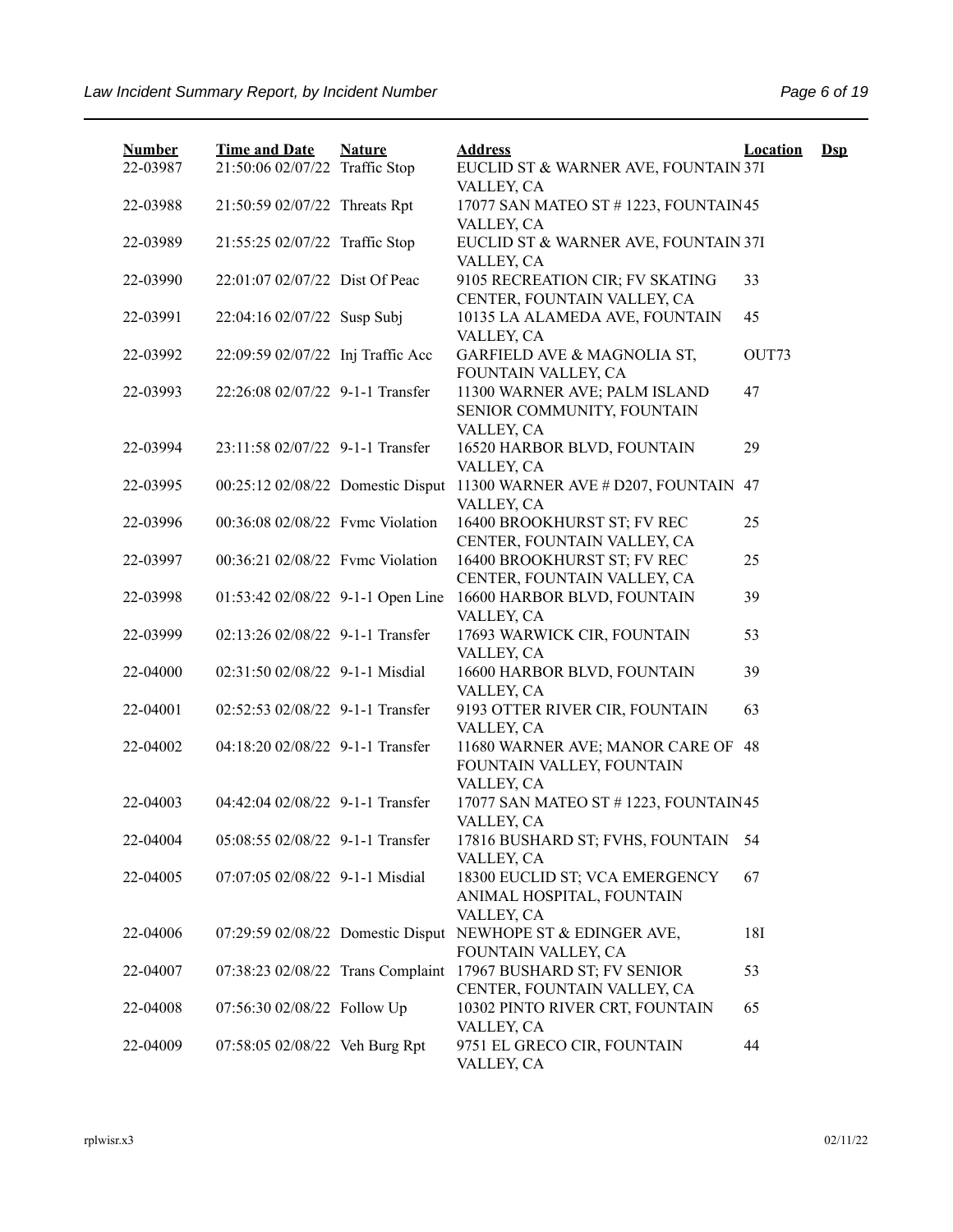| <b>Number</b> | <b>Time and Date</b>              | <b>Nature</b> | <b>Address</b>                                                                | <b>Location</b> | $Ds$       |
|---------------|-----------------------------------|---------------|-------------------------------------------------------------------------------|-----------------|------------|
| 22-04010      | 09:04:57 02/08/22 Follow Up       |               | 11300 WARNER AVE # C308, FOUNTAIN<br>VALLEY, CA                               | 47              |            |
| 22-04011      | 09:09:10 02/08/22 Trans Complaint |               | 16525 BROOKHURST ST; STARFISH<br>RESTAURANT, FOUNTAIN VALLEY, CA              | 34              |            |
| 22-04012      | 09:14:05 02/08/22 Alarm Activatio |               | 9202 DAFFODIL AVE, FOUNTAIN                                                   | 23              | <b>UNF</b> |
| 22-04013      | 09:22:19 02/08/22 Veh Burg Rpt    |               | VALLEY, CA<br>11300 WARNER AVE # A310, FOUNTAIN 47                            |                 |            |
| 22-04014      | 09:30:03 02/08/22 Hlo Followup    |               | VALLEY, CA<br>16111 HARBOR BLVD; CURACAO,                                     | 28              |            |
| 22-04015      | 09:30:08 02/08/22 Veh Burg Rpt    |               | FOUNTAIN VALLEY, CA<br>10365 CIRCULO DE JUAREZ, FOUNTAIN 45                   |                 |            |
| 22-04016      | 09:29:45 02/08/22 Abandoned Veh   |               | VALLEY, CA<br>ELDER ST & SLATER AVE, FOUNTAIN                                 | 53              |            |
| 22-04017      |                                   |               | VALLEY, CA<br>09:56:44 02/08/22 Non Inj-H&R Rpt 8980 WARNER AVE; CHEVRON GAS, | 42              |            |
| 22-04018      | 10:01:58 02/08/22 Threats Rpt     |               | FOUNTAIN VALLEY, CA<br>10367 SLATER AVE, FOUNTAIN VALLEY, 45                  |                 |            |
| 22-04019      | 10:06:01 02/08/22 Lost Prop Rpt   |               | CA<br>16061 BROOKHURST ST; ALBERTSONS, 24                                     |                 |            |
| 22-04020      | 10:36:29 02/08/22 9-1-1 Transfer  |               | FOUNTAIN VALLEY, CA<br>9025 WARNER AVE # A; STARBUCKS                         | 33              |            |
| 22-04021      | 10:39:02 02/08/22 Priv Prop Imp   |               | COFFEE, FOUNTAIN VALLEY, CA<br>17375 BROOKHURST ST, FOUNTAIN                  | 44              |            |
| 22-04022      | 10:49:05 02/08/22 Direct Pat/Othe |               | VALLEY, CA<br>EUCLID ST & WARNER AVE, FOUNTAIN 37I                            |                 |            |
| 22-04023      | 11:08:11 02/08/22 Barking Dog     |               | VALLEY, CA<br>17340 SANTA MARIA ST, FOUNTAIN                                  | 42              |            |
| 22-04024      | 11:09:47 02/08/22 Fraud Rpt       |               | VALLEY, CA<br>11680 CORINTH CIR, FOUNTAIN                                     | 38              |            |
| 22-04025      | 11:18:47 02/08/22 Receipt         |               | VALLEY, CA<br>9213 COLUMBINE AVE, FOUNTAIN                                    | 23              |            |
| 22-04026      | 11:33:13 02/08/22 Receipt         |               | VALLEY, CA<br>17741 LOS ALAMOS ST, FOUNTAIN                                   | 55              |            |
| 22-04027      | 13:21:34 02/08/22 Follow Up       |               | VALLEY, CA<br>17816 BUSHARD ST; FVHS, FOUNTAIN<br>VALLEY, CA                  | 54              |            |
| 22-04028      | 11:38:03 02/08/22 9-1-1 Incomplet |               | 16179 BROOKHURST ST, FOUNTAIN<br>VALLEY, CA                                   | 24              |            |
| 22-04029      | 11:38:37 02/08/22 Veh Burg Rpt    |               | 17550 BROOKHURST ST; AYRES HOTEL 55<br>FOUNTAIN VALLEY, FOUNTAIN              |                 |            |
| 22-04030      | 11:51:56 02/08/22 Receipt         |               | VALLEY, CA<br>17181 SPARKLEBERRY ST, FOUNTAIN                                 | 44              |            |
| 22-04031      | 11:56:36 02/08/22 Check Well Bein |               | VALLEY, CA<br>8956 WARNER AVE; SMART AND FINAL, 42<br>FOUNTAIN VALLEY, CA     |                 |            |
| 22-04032      | 12:26:11 02/08/22 Hlo Followup    |               | 16400 BROOKHURST ST; FV REC<br>CENTER, FOUNTAIN VALLEY, CA                    | 25              |            |
| 22-04033      | 12:47:44 02/08/22 9-1-1 Transfer  |               | 16350 HARBOR BLVD; PACIFIC WOODS OUT29<br>APTS, ORANGE, CA                    |                 |            |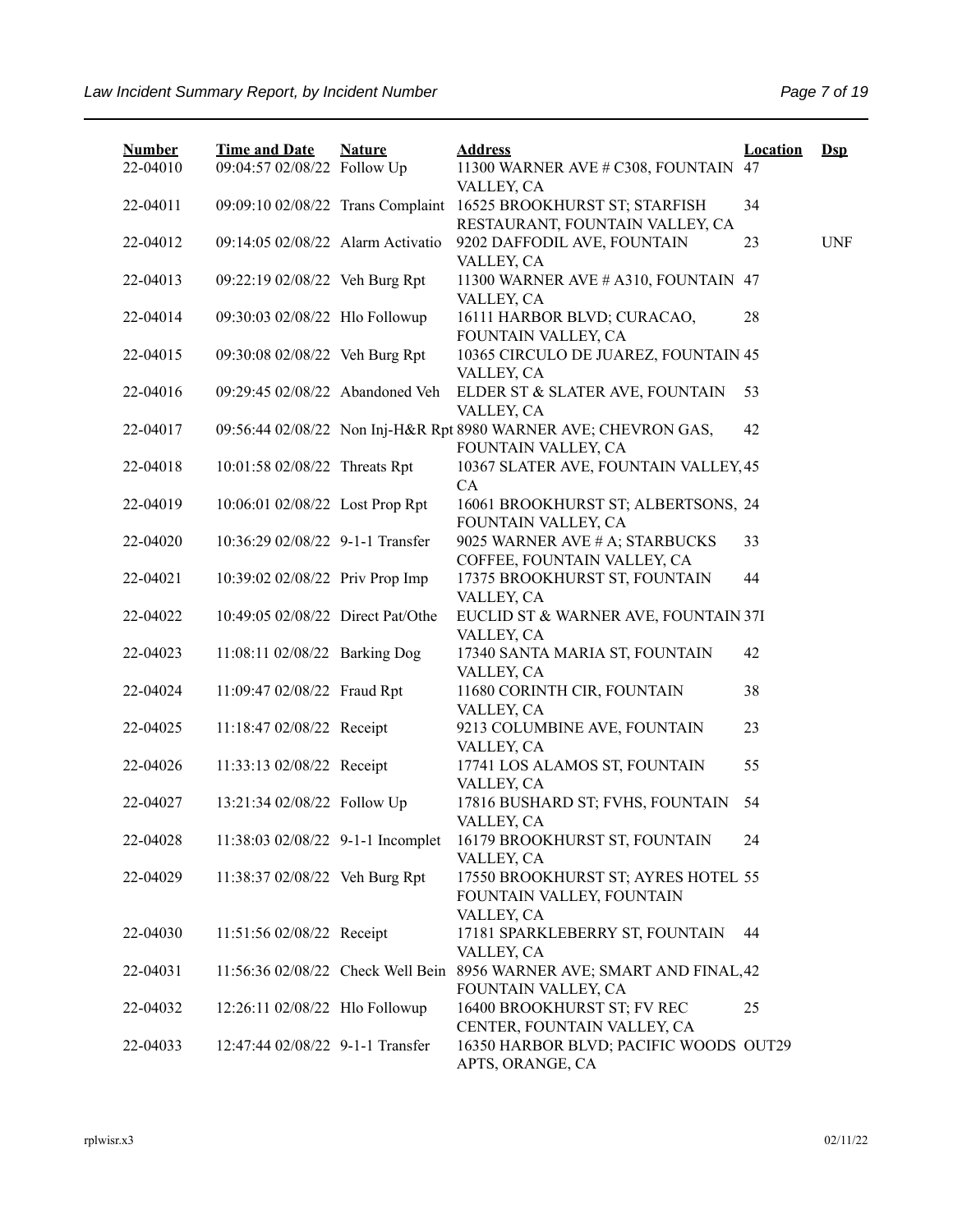| <b>Number</b> | <b>Time and Date</b>              | <b>Nature</b> | <b>Address</b>                                                                                | <b>Location</b> | $\mathbf{Dsp}$ |
|---------------|-----------------------------------|---------------|-----------------------------------------------------------------------------------------------|-----------------|----------------|
| 22-04035      | 12:47:56 02/08/22 Fyme Violation  |               | 11570 COLEY RIVER CIR; FOUNTAIN<br>VALLEY AUTO AND TRUCK R,                                   | 48              |                |
| 22-04036      | 13:01:37 02/08/22 Outside Agency  |               | FOUNTAIN VALLEY, CA<br>10460 LA BALLENA CIR, FOUNTAIN<br>VALLEY, CA                           | 55              |                |
| 22-04037      | 13:16:55 02/08/22 Pert Follow Up  |               | 16425 HARBOR BLVD # 270, FOUNTAIN 28<br>VALLEY, CA                                            |                 |                |
| 22-04038      | 13:16:12 02/08/22 Receipt         |               | 17142 REIMER ST, FOUNTAIN VALLEY,<br>CA                                                       | 46              |                |
| 22-04039      | 13:57:30 02/08/22 9-1-1 Open Line |               | 11460 WARNER AVE; COASTLINE<br>COMMUNITY COLLEGE, FOUNTAIN<br>VALLEY, CA                      | 47              |                |
| 22-04040      | 14:05:46 02/08/22 9-1-1 Incomplet |               | 15792 WARD ST, GARDEN GROVE, CA                                                               | 16              |                |
| 22-04041      | 14:04:32 02/08/22 Veh Burg Rpt    |               | 10201 SLATER AVE; SILKY SULLIVANS, 45<br>FOUNTAIN VALLEY, CA                                  |                 |                |
| 22-04042      |                                   |               | 14:26:05 02/08/22 9-1-1 Abandoned 17816 BUSHARD ST; FVHS, FOUNTAIN<br>VALLEY, CA              | 54              |                |
| 22-04043      | 14:35:20 02/08/22 Traffic Stop    |               | TALBERT AVE & BUSHARD ST,<br>FOUNTAIN VALLEY, CA                                              | 54I             |                |
| 22-04044      | 14:35:08 02/08/22 9-1-1 Transfer  |               | 10745 LEHNHARDT AVE, FOUNTAIN<br>VALLEY, CA                                                   | 16              |                |
| 22-04045      | 14:45:29 02/08/22 Open Door       |               | 9580 EL REY AVE; CORTE BELLA APTS, 44<br>FOUNTAIN VALLEY, CA                                  |                 |                |
| 22-04046      | 14:51:41 02/08/22 9-1-1 Transfer  |               | 18048 MAGNOLIA ST; DAVID CUSTOM 63<br>TAILORS AND GIFTS, FOUNTAIN<br>VALLEY, CA               |                 |                |
| 22-04047      |                                   |               | 15:19:47 02/08/22 Check Well Bein BROOKHURST ST & WARNER AVE;<br>CHEVRON, FOUNTAIN VALLEY, CA | 35I             |                |
| 22-04048      | 15:38:13 02/08/22 9-1-1 Transfer  |               | 16801 EUCLID ST; MILE SQUARE PARK, 36<br>ORANGE, CA                                           |                 |                |
| 22-04049      |                                   |               | 15:40:22 02/08/22 9-1-1 Open Line MCFADDEN / WARD,,                                           |                 |                |
| 22-04050      | 15:42:23 02/08/22 Hailed By Citiz |               | 10200 SLATER AVE, FOUNTAIN VALLEY, 55<br>CA                                                   |                 |                |
| 22-04051      | 16:08:31 02/08/22 Suicide Threats |               | 10442 AVENIDA CINCO DE MAYO,<br>FOUNTAIN VALLEY, CA                                           | 45              |                |
| 22-04052      |                                   |               | 16:14:50 02/08/22 Domestic Disput MAGNOLIA ST & WARNER AVE,<br>FOUNTAIN VALLEY, CA            | 33I             |                |
|               |                                   |               |                                                                                               |                 |                |
|               |                                   |               |                                                                                               |                 |                |
| 22-04054      | 16:37:46 02/08/22 Burglary        |               | 17900 NEWHOPE ST; COSTCO,<br>FOUNTAIN VALLEY, CA                                              | 57              |                |
| 22-04055      | 16:49:50 02/08/22 Dist Of Peac    |               | 15975 HARBOR BLVD; AARATHI<br>RANGACHAR MD, FOUNTAIN VALLEY,                                  | 18              |                |
| 22-04056      | 16:59:26 02/08/22 Info Entry Only |               | CA<br>18660 CEDAR CIR, FOUNTAIN VALLEY, 74<br>CA                                              |                 |                |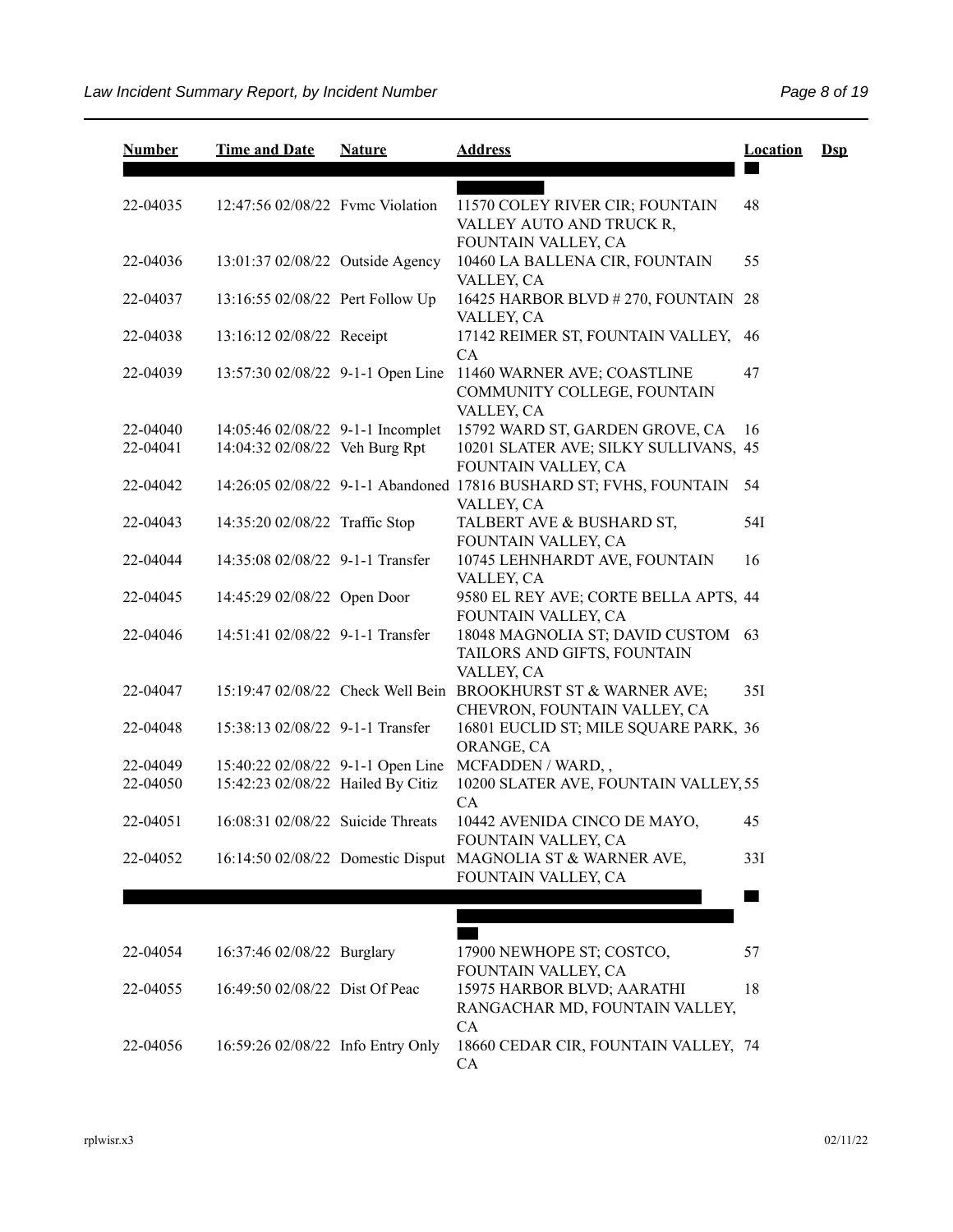| <b>Number</b><br>22-04057 | <b>Time and Date</b><br>17:14:20 02/08/22 9-1-1 Open Line | <b>Nature</b> | <b>Address</b><br>17664 SAN BERNARDO CIR, FOUNTAIN 55            | <b>Location</b> | $Dep$      |
|---------------------------|-----------------------------------------------------------|---------------|------------------------------------------------------------------|-----------------|------------|
| 22-04058                  | 17:18:35 02/08/22 Trans Complaint                         |               | VALLEY, CA<br>15990 BROOKHURST ST; WALGREENS, 15                 |                 |            |
| 22-04059                  | 17:26:05 02/08/22 Susp Subj                               |               | FOUNTAIN VALLEY, CA<br>718 CATALPA LN, FOUNTAIN VALLEY,          | 64              |            |
| 22-04060                  | 17:39:34 02/08/22 9-1-1 Transfer                          |               | CA<br>11854 GLOXINIA AVE, FOUNTAIN                               | 18              |            |
| 22-04061                  | 17:42:53 02/08/22 9-1-1 Transfer                          |               | VALLEY, CA<br>0 GLOXINIA AVE, FOUNTAIN VALLEY,                   | 18              |            |
| 22-04062                  | 18:00:44 02/08/22 9-1-1 Transfer                          |               | CA<br>0 GLOXINIA AVE, FOUNTAIN VALLEY, 18                        |                 |            |
| 22-04063                  | 18:06:16 02/08/22 Dog Issue                               |               | CA<br>10975 EDINGER AVE; ARCO, FOUNTAIN 16                       |                 |            |
| 22-04064                  | 18:11:54 02/08/22 9-1-1 Transfer                          |               | VALLEY, CA<br>17077 SAN MATEO ST # 2106, FOUNTAIN45              |                 |            |
| 22-04065                  | 18:27:56 02/08/22 Grand Theft Rpt                         |               | VALLEY, CA<br>9178 DAFFODIL AVE, FOUNTAIN                        | 23              |            |
| 22-04066                  | 18:29:28 02/08/22 Alarm Activatio                         |               | VALLEY, CA<br>17390 MT CLIFFWOOD CIR, FOUNTAIN 47                |                 |            |
| 22-04067                  | 18:29:46 02/08/22 Other Type Call                         |               | VALLEY, CA<br>18920 BROOKHURST ST; GROCERY                       | 75              |            |
| 22-04068                  | 18:33:39 02/08/22 Follow Up                               |               | OUTLET, FOUNTAIN VALLEY, CA<br>10302 PINTO RIVER CRT, FOUNTAIN   | 65              |            |
| 22-04069                  | 18:42:43 02/08/22 Trespasser                              |               | VALLEY, CA<br>9930 SLATER AVE; SONESTA ES SUITES 54              |                 |            |
| 22-04070                  | 18:46:30 02/08/22 Traffic Stop                            |               | HOTEL, FOUNTAIN VALLEY, CA<br>NEWHOPE ST & EDINGER AVE; NOF,     | 18I             |            |
| 22-04071                  | 18:42:14 02/08/22 Vandalism Rpt                           |               | FOUNTAIN VALLEY, CA<br>18920 BROOKHURST ST; GROCERY              | 75              |            |
| 22-04072                  | 19:02:36 02/08/22 9-1-1 Transfer                          |               | OUTLET, FOUNTAIN VALLEY, CA<br>17027 BROOKHURST ST, FOUNTAIN     | 44              |            |
| 22-04073                  | 19:19:45 02/08/22 Traffic Stop                            |               | VALLEY, CA<br>405 / ELLIS; SANITATION DIST,,                     |                 |            |
| 22-04074                  | 19:27:01 02/08/22 Traffic Hazard                          |               | SAN MATEO ST & SLATER AVE,<br>FOUNTAIN VALLEY, CA                | 55              |            |
| 22-04075                  | 19:29:18 02/08/22 Traffic Hazard                          |               | MAGNOLIA ST & WARNER AVE,<br>FOUNTAIN VALLEY, CA                 | 33I             |            |
| 22-04076                  | 19:54:53 02/08/22 9-1-1 Misdial                           |               | 18111 BROOKHURST ST; MEMORIAL<br>CARE ORANGE COAST MEDICAL CENT, | 64              |            |
| 22-04077                  | 19:54:26 02/08/22 Citizen Assist                          |               | FOUNTAIN VALLEY, CA<br>10301 ELLIS AVE; ELLIS PARK,              | 65              |            |
| 22-04078                  |                                                           |               | FOUNTAIN VALLEY, CA<br>16582 BROOKHURST ST; BOYS AND             | 35              |            |
|                           | 20:37:21 02/08/22 Trans Complaint                         |               | GIRLS CLUB OF HUNTINGTON VALLE,<br>FOUNTAIN VALLEY, CA           |                 |            |
| 22-04079                  | 20:42:13 02/08/22 Susp Subj                               |               | 17890 TOIYABE CIR, FOUNTAIN<br>VALLEY, CA                        | 54              | <b>INF</b> |
| 22-04080                  | 20:44:52 02/08/22 Patrol Check                            |               | 17876 NEWHOPE ST; DOLLAR TREE,<br>FOUNTAIN VALLEY, CA            | 57              |            |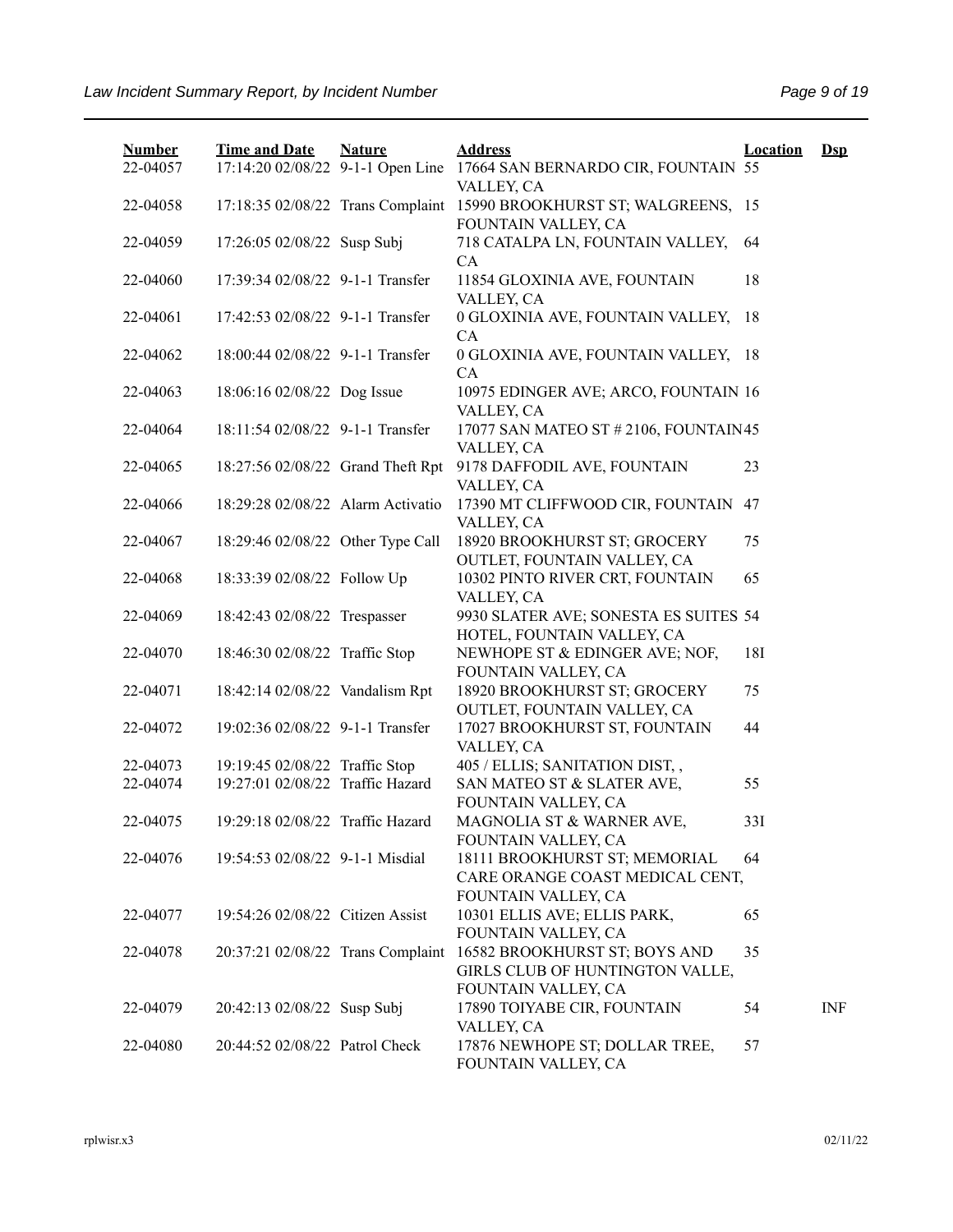| <b>Number</b><br>22-04081 | <b>Time and Date</b><br>20:47:56 02/08/22 9-1-1 Incomplet | <b>Nature</b> | <b>Address</b><br>11485 SANDSTONE AVE, FOUNTAIN                                         | <b>Location</b><br>37 | $\mathbf{Dsp}$ |
|---------------------------|-----------------------------------------------------------|---------------|-----------------------------------------------------------------------------------------|-----------------------|----------------|
| 22-04082                  | 20:57:48 02/08/22 9-1-1 Misdial                           |               | VALLEY, CA<br>16600 HARBOR BLVD, FOUNTAIN<br>VALLEY, CA                                 | 39                    |                |
| 22-04083                  | 21:02:50 02/08/22 Dist Of Peac                            |               | 9950 SLATER AVE; SONESTA SELECT<br>HOTEL, FOUNTAIN VALLEY, CA                           | 54                    |                |
| 22-04084                  | 21:32:43 02/08/22 Grand Theft Rpt                         |               | 15943 SILVERTIP CRT, FOUNTAIN<br>VALLEY, CA                                             | 18                    |                |
| 22-04085                  | 21:39:51 02/08/22 Reckless Veh                            |               | BROOKHURST ST & TALBERT AVE,<br>FOUNTAIN VALLEY, CA                                     | 551                   |                |
| 22-04086                  | 21:51:07 02/08/22 Alarm Activatio                         |               | 17150 NEWHOPE ST #404; HOP,<br>FOUNTAIN VALLEY, CA                                      | 48                    |                |
| 22-04087                  | 22:23:33 02/08/22 Trans Complaint                         |               | 10020 WARNER AVE; CHEVRON GAS,<br>FOUNTAIN VALLEY, CA                                   | 45                    |                |
| 22-04088                  | 23:00:28 02/08/22 Reckless Veh                            |               | NEWHOPE ST & WARNER AVE,<br>FOUNTAIN VALLEY, CA                                         | 38I                   |                |
| 22-04089                  | 23:04:40 02/08/22 Priv Prop Imp                           |               | 16061 BROOKHURST ST; ALBERTSONS, 24<br>FOUNTAIN VALLEY, CA                              |                       |                |
| 22-04090                  | 23:07:11 02/08/22 Patrol Check                            |               | 10200 SLATER AVE; FRONT LOT,<br>FOUNTAIN VALLEY, CA                                     | 55                    |                |
| 22-04091                  | 23:09:43 02/08/22 Bike Stop                               |               | 16230 HARBOR BLVD; MOBIL GAS,<br>FOUNTAIN VALLEY, CA                                    | 29                    |                |
| 22-04092                  | 00:11:04 02/09/22 Traffic Stop                            |               | SLATER AVE & WARD ST, FOUNTAIN<br>VALLEY, CA                                            | 46I                   |                |
| 22-04093                  | 00:17:05 02/09/22 Signal Issue                            |               | BROOKHURST ST & SLATER AVE,<br>FOUNTAIN VALLEY, CA                                      | 45I                   |                |
| 22-04094                  | 00:19:00 02/09/22 Vehicle Check                           |               | US BANK / MAG,,                                                                         |                       |                |
| 22-04095                  | 00:15:54 02/09/22 Grand Theft Rpt                         |               | 10475 SLATER AVE #206, FOUNTAIN<br>VALLEY, CA                                           | 45                    |                |
| 22-04096                  | 00:47:12 02/09/22 9-1-1 Transfer                          |               | 18111 BROOKHURST ST; MEMORIAL<br>CARE ORANGE COAST MEDICAL CENT,<br>FOUNTAIN VALLEY, CA | 64                    |                |
| 22-04097                  | 01:08:31 02/09/22 Traffic Stop                            |               | BROOKHURST ST & EDINGER AVE,<br>FOUNTAIN VALLEY, CA                                     | 15I                   |                |
| 22-04098                  | 01:19:38 02/09/22 Vehicle Check                           |               | KALAMA RIVER,,                                                                          |                       |                |
| 22-04099                  | 01:39:29 02/09/22 Foot Patrol                             |               | 10800 KALAMA RIVER AVE; FRYS,<br>FOUNTAIN VALLEY, CA                                    | 66                    |                |
| 22-04100                  | 02:12:21 02/09/22 Ped Check                               |               | 18361 EUCLID ST; GUITAR CENTER;<br>REAR, FOUNTAIN VALLEY, CA                            | 66                    |                |
| 22-04101                  | 03:34:57 02/09/22 Traffic Stop                            |               | HARBOR / WARNER, SANTA ANA, CA                                                          | 48                    |                |
| 22-04102                  | 04:02:46 02/09/22 Patrol Check                            |               | RD 67,,                                                                                 |                       |                |
| 22-04103                  | 06:04:09 02/09/22 Illegal Parking                         |               | 11830 AZALEA AVE, FOUNTAIN<br>VALLEY, CA                                                | 28                    |                |
|                           |                                                           |               |                                                                                         |                       |                |
| 22-04105                  | 06:10:33 02/09/22 Trans Complaint                         |               | 17475 BROOKHURST ST, FOUNTAIN<br>VALLEY, CA                                             | 44                    |                |
| 22-04106                  | 06:34:25 02/09/22 Traffic Stop                            |               | BROOKHURST ST & SLATER AVE;<br>SOUTH OF, FOUNTAIN VALLEY, CA                            | 45I                   |                |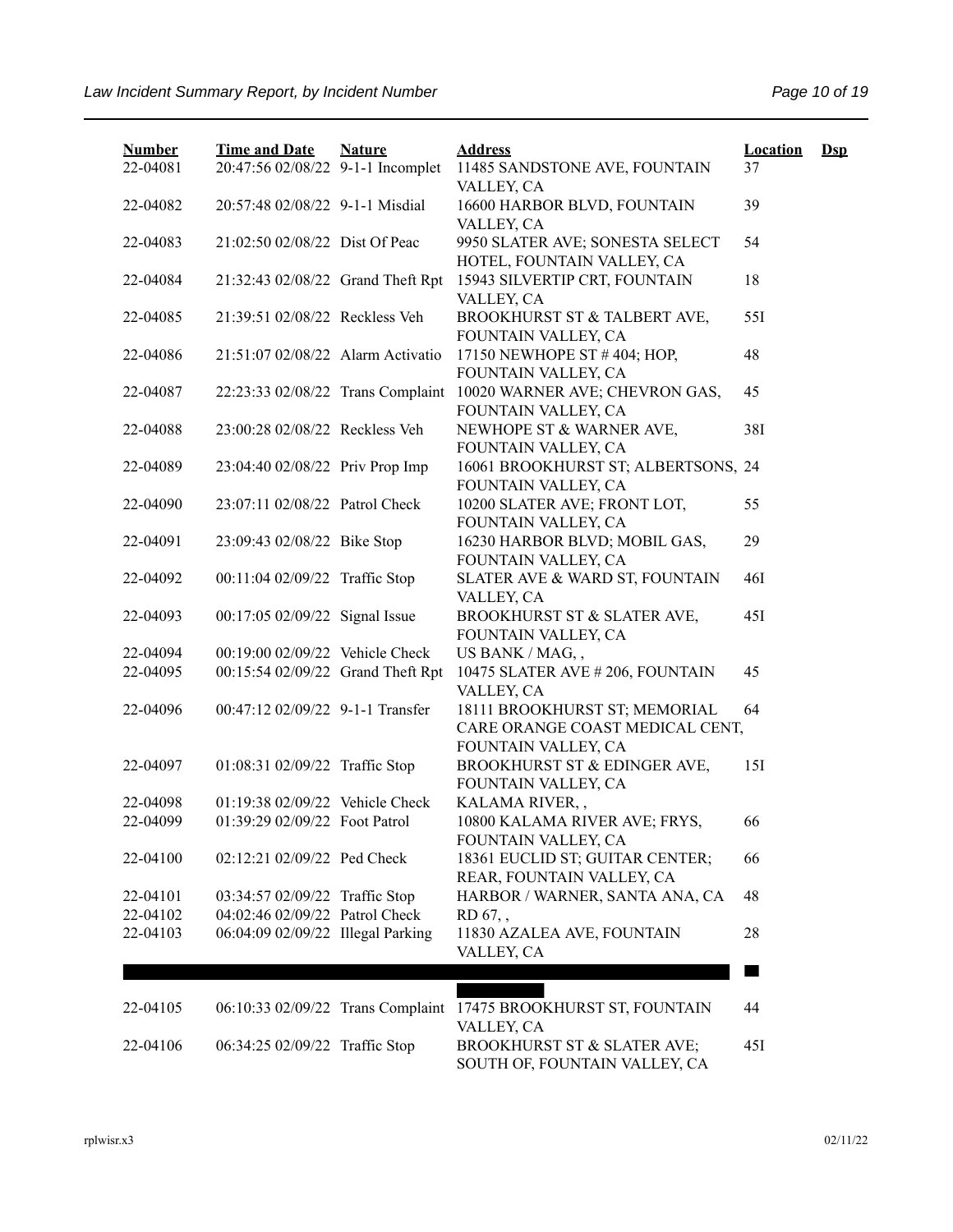| <b>Number</b><br>22-04107 | <b>Time and Date</b><br>07:18:10 02/09/22 Courtesy Rpt | <b>Nature</b> | <b>Address</b><br>17100 SANTA LUCIA ST, FOUNTAIN<br>VALLEY, CA                     | <b>Location</b><br>42 | $DsD$      |
|---------------------------|--------------------------------------------------------|---------------|------------------------------------------------------------------------------------|-----------------------|------------|
| 22-04108                  | 07:33:49 02/09/22 Ped Check                            |               | 16111 HARBOR BLVD; CURACAO,<br>FOUNTAIN VALLEY, CA                                 | 28                    |            |
|                           |                                                        |               |                                                                                    |                       |            |
| 22-04110                  | 07:41:42 02/09/22 Vehicle Check                        |               | 16123 HARBOR BLVD; GAMESTOP,<br>FOUNTAIN VALLEY, CA                                | 28                    |            |
| 22-04111                  | 07:55:43 02/09/22 Traffic Stop                         |               | SAN MATEO ST & LA ALAMEDA AVE,<br>FOUNTAIN VALLEY, CA                              | 45                    |            |
|                           |                                                        |               |                                                                                    |                       |            |
| 22-04113                  | 08:23:59 02/09/22 Courtesy Rpt                         |               | 9595 LA CAPILLA AVE, FOUNTAIN<br>VALLEY, CA                                        | 44                    |            |
| 22-04114                  | 08:28:29 02/09/22 Patrol Check                         |               | 17415 LOS JARDINES WEST; MASUDA<br>SCHOOL, FOUNTAIN VALLEY, CA                     | 46                    |            |
| 22-04115                  | 08:30:17 02/09/22 Alarm Activatio                      |               | 18313 SANTA CARLOTTA ST;<br>COURREGES SCHOOL, FOUNTAIN<br>VALLEY, CA               | 62                    | <b>UNF</b> |
| 22-04116                  | 08:36:01 02/09/22 Traffic Hazard                       |               | ELLIS AVE & WARD ST, FOUNTAIN<br>VALLEY, CA                                        | <b>66I</b>            |            |
| 22-04117                  | 08:39:25 02/09/22 Courtesy Rpt                         |               | 18236 CARLSBAD CRT, FOUNTAIN<br>VALLEY, CA                                         | 65                    |            |
| 22-04118                  | 08:44:54 02/09/22 Courtesy Rpt                         |               | 10586 LA LILA LN, FOUNTAIN VALLEY, 56<br><b>CA</b>                                 |                       |            |
| 22-04119                  | 08:48:59 02/09/22 Courtesy Rpt                         |               | 16549 MT SHERROD CIR, FOUNTAIN<br>VALLEY, CA                                       | 34                    |            |
| 22-04120                  |                                                        |               | 09:00:06 02/09/22 Non Inj-H&R Rpt BROOKHURST ST & HEIL AVE,<br>FOUNTAIN VALLEY, CA | 25I                   |            |
| 22-04121                  | 09:01:28 02/09/22 Susp Veh                             |               | SILKTREE ST & TRILLIUM AVE,<br>FOUNTAIN VALLEY, CA                                 | 34                    |            |
| 22-04122                  | 09:12:08 02/09/22 Illegal Parking                      |               | 18650 BROOKHURST ST; CHATEAU<br>BLANC CONDOS, FOUNTAIN VALLEY,<br>CA               | 75                    |            |
|                           |                                                        |               |                                                                                    |                       |            |
| 22-04124                  | 09:55:44 02/09/22 9-1-1 Transfer                       |               | 17717 HEVER CIR, FOUNTAIN VALLEY, 53<br>CA                                         |                       |            |
| 22-04125                  | 09:53:42 02/09/22 Trans Complaint                      |               | 17475 BROOKHURST ST; ARCO AMPM, 44<br>FOUNTAIN VALLEY, CA                          |                       |            |
| 22-04126                  | 10:50:53 02/09/22 9-1-1 Open Line                      |               | 10840 WARNER AVE, FOUNTAIN<br>VALLEY, CA                                           | 46                    |            |
| 22-04127                  | 11:07:13 02/09/22 Fraud Rpt                            |               | 17231 BUTTONWOOD ST, FOUNTAIN<br>VALLEY, CA                                        | 44                    |            |
|                           |                                                        |               |                                                                                    | I٣                    |            |
| 22-04129                  | 11:21:03 02/09/22 9-1-1 Misdial                        |               | 16111 HARBOR BLVD; CURACAO,<br>FOUNTAIN VALLEY, CA                                 | 28                    |            |
|                           |                                                        |               |                                                                                    |                       |            |

٦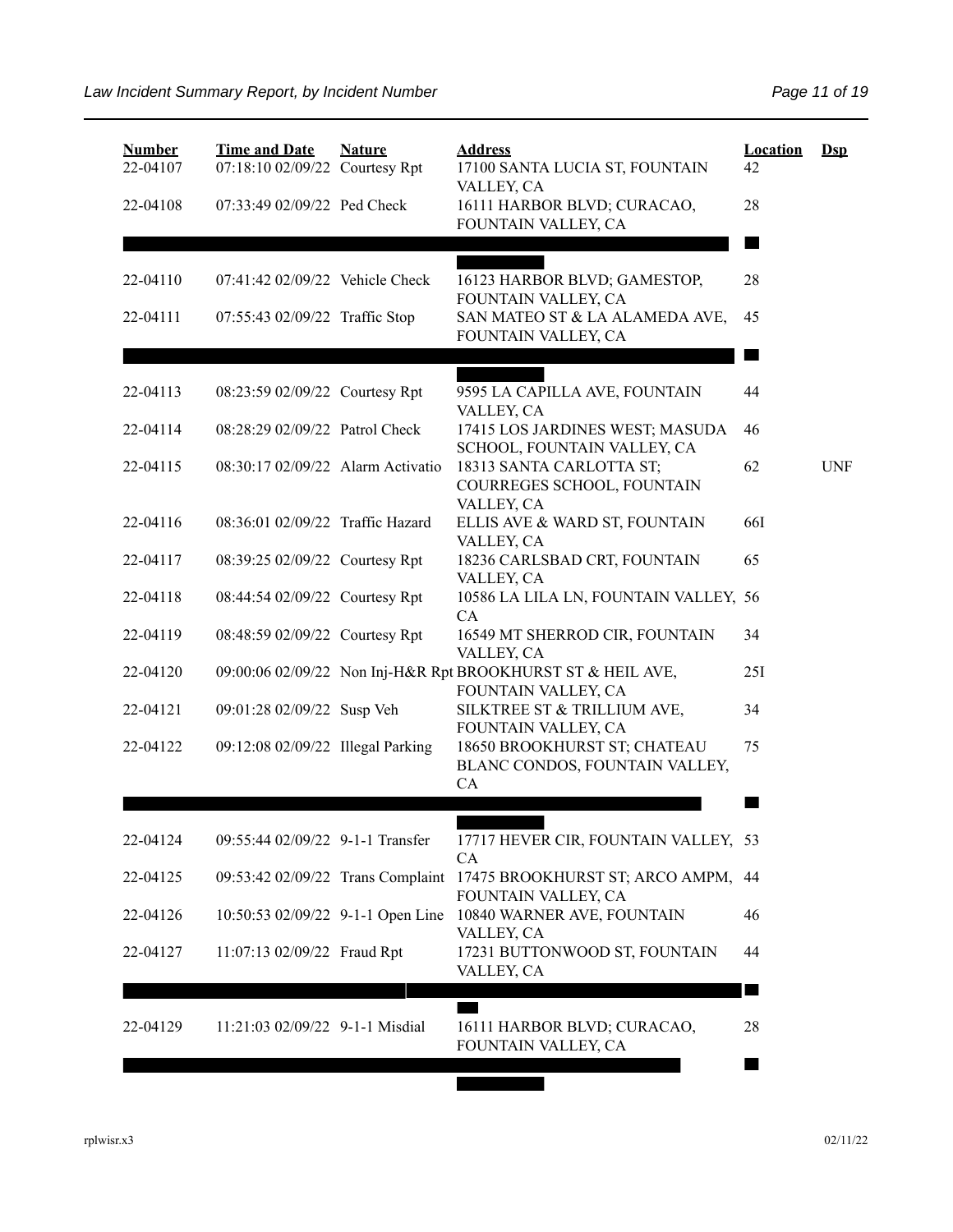| <b>Number</b><br>22-04131 | <b>Time and Date</b><br>11:34:20 02/09/22 9-1-1 Transfer | <b>Nature</b> | <b>Address</b><br>17527 LIVE OAK CIR, FOUNTAIN                                                 | <b>Location</b><br>53 | $\mathbf{Dsp}$ |
|---------------------------|----------------------------------------------------------|---------------|------------------------------------------------------------------------------------------------|-----------------------|----------------|
| 22-04132                  | 11:40:19 02/09/22 9-1-1 Open Line                        |               | VALLEY, CA<br>3010 S SHANNON SANTA ANA,<br>FOUNTAIN VALLEY, CA                                 |                       |                |
| 22-04133                  | 11:43:16 02/09/22 Citizen Assist                         |               | 17168 NEWHOPE ST #228, FOUNTAIN<br>VALLEY, CA                                                  | 48                    |                |
| 22-04134                  | 12:19:30 02/09/22 Check Well Bein                        |               | SLATER AVE & MAGNOLIA ST,<br>FOUNTAIN VALLEY, CA                                               | 431                   |                |
| 22-04135                  | 12:30:01 02/09/22 Hlo Followup                           |               | 16400 BROOKHURST ST, FOUNTAIN<br>VALLEY, CA                                                    | 25                    |                |
| 22-04136                  | 12:24:16 02/09/22 Rv Complaint                           |               | WARD ST & EDINGER AVE, FOUNTAIN<br>VALLEY, CA                                                  | 16I                   |                |
| 22-04137                  | 12:33:55 02/09/22 9-1-1 Misdial                          |               | 17110 BROOKHURST ST; CHAMPIONS<br>BOWLING AND EMBROIDERY,                                      | 45                    |                |
| 22-04138                  | 12:53:16 02/09/22 Check Well Bein                        |               | FOUNTAIN VALLEY, CA<br>10308 PINTO RIVER CRT, FOUNTAIN<br>VALLEY, CA                           | 65                    |                |
| 22-04139                  | 13:08:20 02/09/22 9-1-1 Open Line                        |               | 9142 CALADIUM AVE, FOUNTAIN<br>VALLEY, CA                                                      | 23                    |                |
| 22-04140                  | 13:17:48 02/09/22 Direct Pat/Traf                        |               | 9600 DOLPHIN AVE; VALLEY VISTA,<br>FOUNTAIN VALLEY, CA                                         | 54                    |                |
| 22-04141                  | 13:29:16 02/09/22 Alarm Activatio                        |               | 18532 BUSHARD ST FR, FOUNTAIN<br>VALLEY, CA                                                    | 74                    | <b>UNF</b>     |
| 22-04142                  | 13:34:27 02/09/22 Receipt                                |               | 9772 LA ARENA CIR, FOUNTAIN<br>VALLEY, CA                                                      | 54                    |                |
| 22-04143                  | 13:40:33 02/09/22 Traffic Stop                           |               | STURGEON AVE & TOIYABE ST,<br>FOUNTAIN VALLEY, CA                                              | 54                    |                |
| 22-04144                  | 13:49:06 02/09/22 Receipt                                |               | 15997 MT MITCHELL CIR, FOUNTAIN<br>VALLEY, CA                                                  | 19                    |                |
|                           |                                                          |               |                                                                                                |                       |                |
| 22-04146                  | 14:53:40 02/09/22 9-1-1 Transfer                         |               | EDINGER AVE & MAGNOLIA ST,<br>FOUNTAIN VALLEY, CA                                              | 23                    |                |
| 22-04147                  | 15:05:56 02/09/22 Follow Up                              |               | WALMART HB,,                                                                                   |                       |                |
| 22-04148                  |                                                          |               | 15:08:21 02/09/22 Non Inj-H&R Rpt 18405 BROOKHURST ST; RALPHS,<br>FOUNTAIN VALLEY, CA          | 64                    |                |
| 22-04149                  | 15:13:46 02/09/22 Outside Agency                         |               | 10200 SLATER AVE, FOUNTAIN VALLEY, 55<br><b>CA</b>                                             |                       |                |
| 22-04150                  | 15:17:57 02/09/22 Courtesy Rpt                           |               | 17121 SANTA RITA ST, FOUNTAIN<br>VALLEY, CA                                                    | 42                    |                |
| 22-04151                  | 15:15:23 02/09/22 Susp Subj                              |               | 17781 TOIYABE ST, FOUNTAIN VALLEY, 54<br>CA                                                    |                       |                |
| 22-04152                  | 15:25:16 02/09/22 Traffic Hazard                         |               | TALBERT AVE & MAGNOLIA ST,<br>FOUNTAIN VALLEY, CA                                              | 53I                   |                |
| 22-04153                  |                                                          |               | 15:29:29 02/09/22 9-1-1 Abandoned 9520 WARNER AVE # C; EVA SPA<br>MASSAGE, FOUNTAIN VALLEY, CA | 44                    |                |
| 22-04154                  | 15:31:13 02/09/22 Trans Complaint                        |               | EDINGER AVE & BROOKHURST ST,<br>FOUNTAIN VALLEY, CA                                            | 15I                   |                |
| 22-04155                  | 15:32:02 02/09/22 Petty Theft Rpt                        |               | EUCLID ST & EDINGER AVE, FOUNTAIN17I<br>VALLEY, CA                                             |                       |                |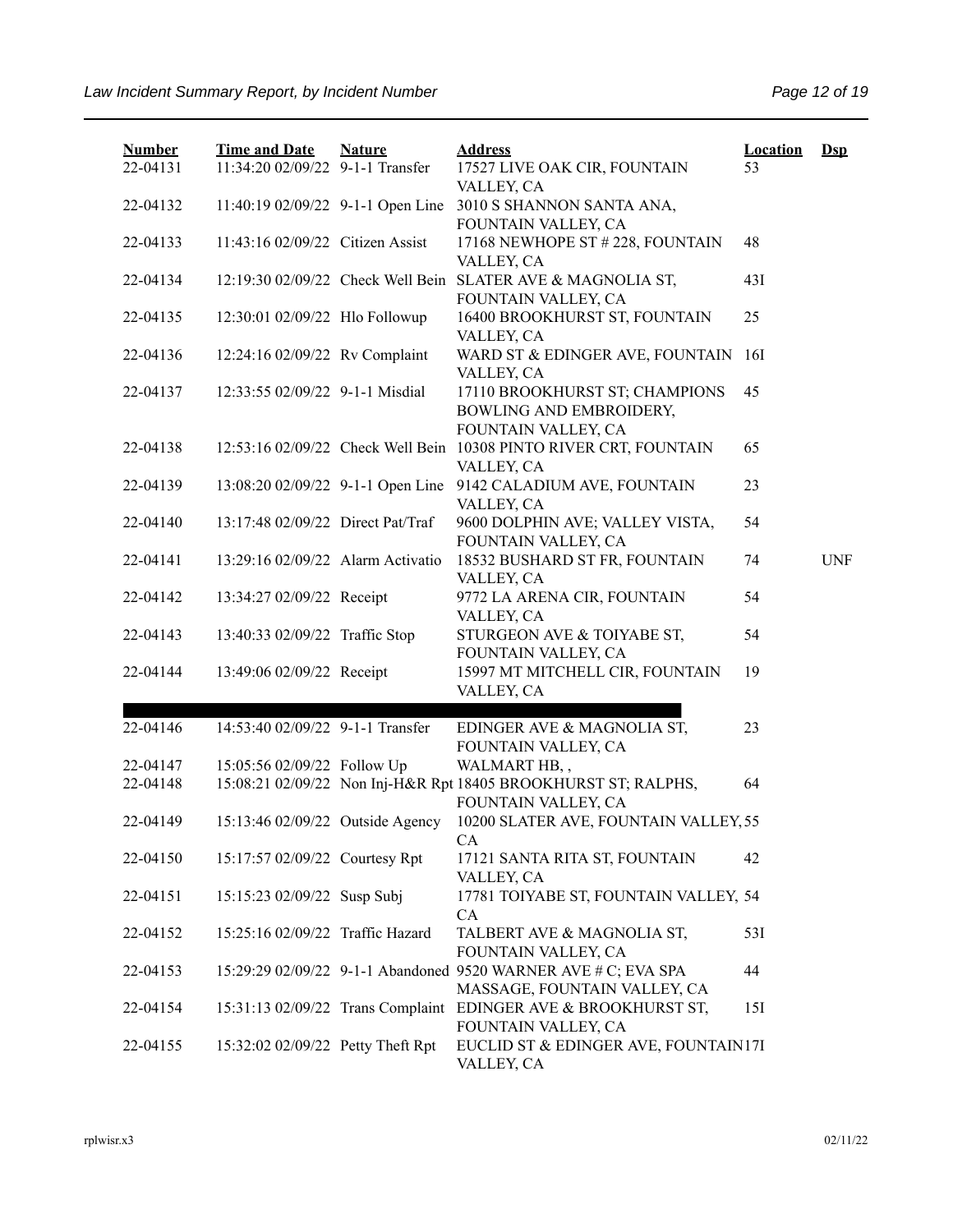| <b>Number</b><br>22-04156 | <b>Time and Date</b><br>15:40:14 02/09/22 Courtesy Rpt              | <b>Nature</b> | <b>Address</b><br>17200 NEWHOPE ST #14A, FOUNTAIN                                       | <b>Location</b><br>48 | $\mathbf{Dsp}$ |
|---------------------------|---------------------------------------------------------------------|---------------|-----------------------------------------------------------------------------------------|-----------------------|----------------|
|                           |                                                                     |               | VALLEY, CA                                                                              |                       |                |
| 22-04157                  | 15:44:59 02/09/22 9-1-1 Transfer                                    |               | 17595 MT HERRMANN ST; ISC,<br>FOUNTAIN VALLEY, CA                                       | 57                    |                |
| 22-04158                  | 15:50:12 02/09/22 9-1-1 Transfer                                    |               | HARBOR / WARNER, SANTA ANA, CA                                                          | 48                    |                |
| 22-04159                  | 15:54:37 02/09/22 Follow Up                                         |               | 10231 KINGBIRD AVE, FOUNTAIN<br>VALLEY, CA                                              | 65                    |                |
| 22-04160                  | 15:59:50 02/09/22 Courtesy Rpt                                      |               | 10460 LA BALLENA CIR, FOUNTAIN<br>VALLEY, CA                                            | 55                    |                |
| 22-04161                  | 16:04:56 02/09/22 Follow Up                                         |               | 18709 BROOKHURST ST # 5A; NAVY<br>FEDERAL CREDIT UNION, FOUNTAIN<br>VALLEY, CA          | 74                    |                |
| 22-04162                  | 16:08:48 02/09/22 Courtesy Rpt                                      |               | 8719 HUMMINGBIRD AVE, FOUNTAIN<br>VALLEY, CA                                            | 72                    |                |
| 22-04163                  | 16:18:12 02/09/22 Patrol Check                                      |               | 17933 TOIYABE CIR, FOUNTAIN<br>VALLEY, CA                                               | 54                    |                |
| 22-04164                  | 16:29:18 02/09/22 Dist Of Peac                                      |               | 9091 CALADIUM AVE; SOUTH COAST<br>CHILDRENS HOME, FOUNTAIN<br>VALLEY, CA                | 23                    |                |
| 22-04165                  | 16:31:40 02/09/22 9-1-1 Transfer                                    |               | 18111 BROOKHURST ST; MEMORIAL<br>CARE ORANGE COAST MEDICAL CENT,<br>FOUNTAIN VALLEY, CA | 64                    |                |
| 22-04166                  | 16:49:13 02/09/22 Non Inj H&R                                       |               | BROOKHURST ST & EDINGER AVE,<br>FOUNTAIN VALLEY, CA                                     | 15I                   |                |
| 22-04167                  | 16:52:53 02/09/22 Traffic Stop                                      |               | LA ALAMEDA AVE & BROOKHURST ST,45<br>FOUNTAIN VALLEY, CA                                |                       |                |
| 22-04168                  | 17:10:28 02/09/22 Vehicle Check                                     |               | 17200 BROOKHURST ST; 24 HR<br>FITNESS; REAR, FOUNTAIN VALLEY,<br>CA                     | 45                    |                |
| 22-04169                  | 17:21:26 02/09/22 Veh Burg Rpt                                      |               | 17900 NEWHOPE ST; COSTCO,<br>FOUNTAIN VALLEY, CA                                        | 57                    |                |
| 22-04170                  | 17:26:26 02/09/22 Trans Complaint                                   |               | 18962 BROOKHURST ST; MCDONALDS, 75<br>FOUNTAIN VALLEY, CA                               |                       |                |
| 22-04171                  | 17:29:14 02/09/22 Trans Complaint                                   |               | EUCLID ST & SLATER AVE, FOUNTAIN<br>VALLEY, CA                                          | 47I                   |                |
| 22-04172                  | 17:30:42 02/09/22 Citizen Assist                                    |               | 17357 SAN LUIS ST #3, FOUNTAIN<br>VALLEY, CA                                            | 45                    |                |
| 22-04173                  | 17:38:05 02/09/22 Alarm Activatio                                   |               | 8624 BLUEBIRD AVE, FOUNTAIN<br>VALLEY, CA                                               | 72                    |                |
| 22-04174                  | 17:43:01 02/09/22 9-1-1 Transfer                                    |               | EUCLID ST & WARNER AVE, FOUNTAIN 37I<br>VALLEY, CA                                      |                       |                |
| 22-04175                  | 17:49:14 02/09/22 Property Rpt                                      |               | 10060 SLATER AVE; WELLS FARGO,<br>FOUNTAIN VALLEY, CA                                   | 55                    |                |
| 22-04176                  | 17:55:18 02/09/22 9-1-1 Misdial                                     |               | 17816 BUSHARD ST, FOUNTAIN<br>VALLEY, CA                                                | 54                    |                |
| 22-04177<br>22-04178      | 18:06:09 02/09/22 9-1-1 Transfer<br>18:05:42 02/09/22 9-1-1 Misdial |               | 11770 WARNER AV,,<br>17816 BUSHARD ST, FOUNTAIN<br>VALLEY, CA                           | 54                    |                |
| 22-04179                  | 18:28:17 02/09/22 Jail Check                                        |               | 10200 SLATER AVE, FOUNTAIN VALLEY, 55<br>CA                                             |                       |                |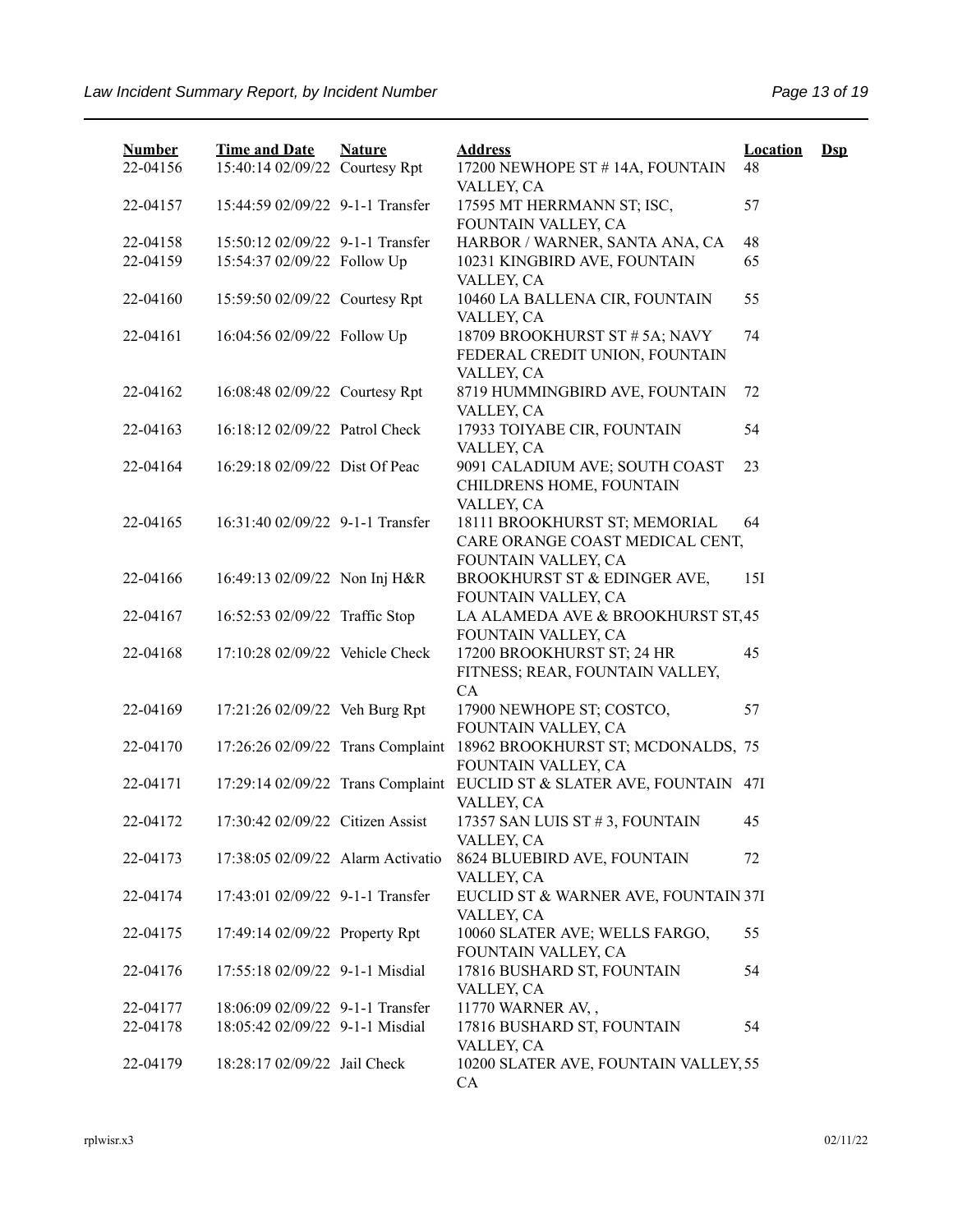| <b>Number</b><br>22-04180 | <b>Time and Date</b><br>18:51:11 02/09/22 Traffic Stop | <b>Nature</b> | <b>Address</b><br>HARBOR BLVD & LILAC AVE,                                   | <b>Location</b><br>19I | $\mathbf{Dsp}$ |
|---------------------------|--------------------------------------------------------|---------------|------------------------------------------------------------------------------|------------------------|----------------|
| 22-04181                  | 19:05:41 02/09/22 Traffic Stop                         |               | FOUNTAIN VALLEY, CA<br>SLATER AVE & EUCLID ST, FOUNTAIN                      | 47I                    |                |
|                           |                                                        |               | VALLEY, CA                                                                   |                        |                |
| 22-04182                  | 19:40:08 02/09/22 Traffic Hazard                       |               | HARBOR / WARNER, SANTA ANA, CA                                               | 48                     |                |
| 22-04183                  | 19:45:22 02/09/22 9-1-1 Transfer                       |               | 17935 LOS TIEMPOS ST, FOUNTAIN<br>VALLEY, CA                                 | 56                     |                |
| 22-04184                  | 20:06:12 02/09/22 Illegal Parking                      |               | 18650 BROOKHURST ST; CHATEAU<br>BLANC CONDOS, FOUNTAIN VALLEY,<br>CA         | 75                     |                |
| 22-04185                  | 20:10:02 02/09/22 Threats Rpt                          |               | 18300 EUCLID ST; VCA EMERGENCY<br>ANIMAL HOSPITAL, FOUNTAIN<br>VALLEY, CA    | 67                     |                |
| 22-04186                  | 20:39:28 02/09/22 Direct Pat/Traf                      |               | BROOKHURST,,                                                                 |                        |                |
| 22-04187                  | 21:13:04 02/09/22 Traffic Hazard                       |               | EUCLID ST & TALBERT AVE, FOUNTAIN57I<br>VALLEY, CA                           |                        |                |
| 22-04188                  | 21:29:01 02/09/22 Reckless Veh                         |               | BUSHARD ST & TALBERT AVE,<br>FOUNTAIN VALLEY, CA                             | 54I                    |                |
| 22-04189                  | 21:24:06 02/09/22 Dv Rpt                               |               | 11250 SLATER AVE, FOUNTAIN VALLEY, 57<br>CA                                  |                        |                |
| 22-04190                  | 21:32:08 02/09/22 9-1-1 Transfer                       |               | 16843 MT COLLIEN ST, FOUNTAIN<br>VALLEY, CA                                  | 38                     |                |
| 22-04191                  | 21:38:01 02/09/22 Traffic Stop                         |               | BROOKHURST ST & ELLIS AVE; SOF,<br>FOUNTAIN VALLEY, CA                       | 65I                    |                |
| 22-04192                  | 21:50:03 02/09/22 Vehicle Check                        |               | EDINGER AVE & IRIS AVE, FOUNTAIN<br>VALLEY, CA                               | 28                     |                |
| 22-04193                  | 22:01:50 02/09/22 Burglary                             |               | 17325 PALM ST, FOUNTAIN VALLEY, CA 43                                        |                        |                |
| 22-04194                  | 22:11:02 02/09/22 9-1-1 Open Line                      |               | 10900 WARNER AVE, FOUNTAIN<br>VALLEY, CA                                     | 46                     |                |
| 22-04195                  | 22:35:34 02/09/22 9-1-1 Transfer                       |               | 9200 EL MORADO AVE, FOUNTAIN<br>VALLEY, CA                                   | 53                     |                |
| 22-04196                  | 01:08:01 02/10/22 Traffic Stop                         |               | BROOKHURST ST & WARNER AVE,<br>FOUNTAIN VALLEY, CA                           | 35I                    |                |
| 22-04197                  | 01:28:49 02/10/22 Patrol Check                         |               | RD38,,                                                                       |                        |                |
| 22-04198                  | 01:33:29 02/10/22 Traffic Stop                         |               | WARNER AVE & LOS JARDINES WEST,<br>FOUNTAIN VALLEY, CA                       | 46                     |                |
| 22-04199                  |                                                        |               | 01:35:42 02/10/22 Trans Complaint 16135 MT GUSTIN ST, FOUNTAIN<br>VALLEY, CA | 29                     |                |
| 22-04200                  | 02:00:33 02/10/22 Recov Stolen Ve                      |               | 18305 EUCLID ST; COASTAL LIVING,<br>FOUNTAIN VALLEY, CA                      | 66                     |                |
| 22-04201                  | 02:16:47 02/10/22 Traffic Stop                         |               | EUCLID ST & SLATER AVE; NORTH,<br>FOUNTAIN VALLEY, CA                        | 47I                    |                |
| 22-04202                  | 02:58:54 02/10/22 Fireworks                            |               | 18456 BIRCH ST, FOUNTAIN VALLEY,<br>CA                                       | 64                     |                |
| 22-04203                  | 03:26:26 02/10/22 Citizen Assist                       |               | 18456 BIRCH ST, FOUNTAIN VALLEY,<br>CA                                       | 64                     |                |
| 22-04204                  | 03:47:18 02/10/22 Priv Prop Imp                        |               | 17400 EUCLID ST, FOUNTAIN VALLEY,<br>CA                                      | 47                     |                |
| 22-04205                  | 03:59:55 02/10/22 9-1-1 Transfer                       |               | 17077 SAN MATEO ST; CARMEL<br>VILLAGE, FOUNTAIN VALLEY, CA                   | 45                     |                |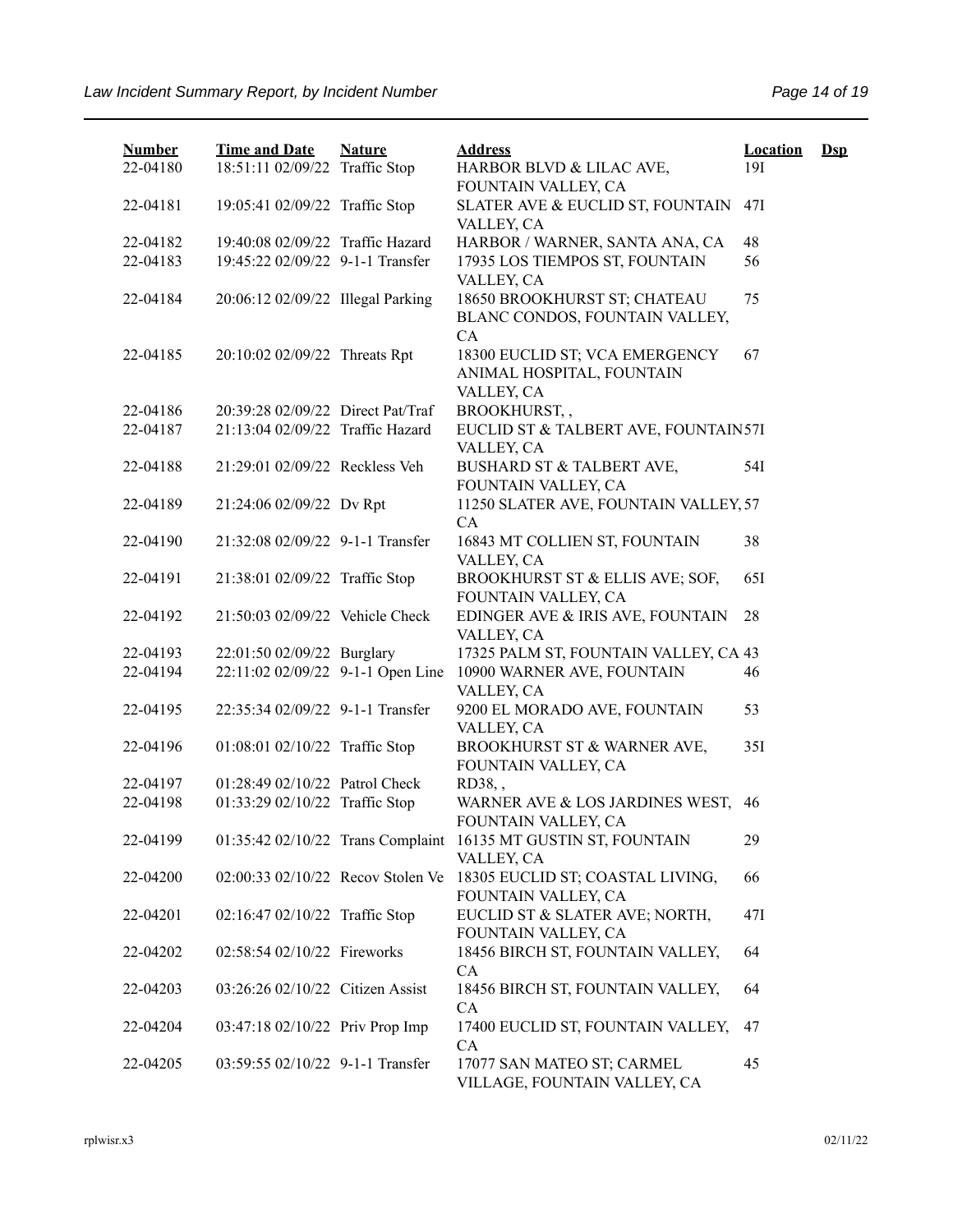| <b>Number</b><br>22-04206 | <b>Time and Date</b><br>04:14:51 02/10/22 Fvmc Violation | <b>Nature</b> | <b>Address</b><br>18118 LEMON ST, FOUNTAIN VALLEY,<br>CA                                         | <b>Location</b><br>64 | $\mathbf{Dsp}$ |
|---------------------------|----------------------------------------------------------|---------------|--------------------------------------------------------------------------------------------------|-----------------------|----------------|
| 22-04208                  |                                                          |               | 05:29:08 02/10/22 Check Well Bein 16205 BROOKHURST ST; DENNYS,<br>FOUNTAIN VALLEY, CA            | 24                    |                |
| 22-04210                  |                                                          |               | 06:30:04 02/10/22 Check Well Bein BROOKHURST ST & ELLIS AVE,<br>FOUNTAIN VALLEY, CA              | 65I                   |                |
| 22-04211                  |                                                          |               | 06:44:48 02/10/22 Trans Complaint 10990 WARNER AVE # A; PIONEER<br>PHARMACY, FOUNTAIN VALLEY, CA | 46                    |                |
| 22-04212                  | 06:47:40 02/10/22 Patrol Check                           |               | 11038 LAVENDER AVE, FOUNTAIN<br>VALLEY, CA                                                       | 37                    |                |
| 22-04213                  | 07:13:49 02/10/22 Alarm Activatio                        |               | 16929 BUSHARD ST, FOUNTAIN<br>VALLEY, CA                                                         | 33                    | <b>UNF</b>     |
| 22-04214                  | 07:16:26 02/10/22 Direct Pat/Traf                        |               | EUCLID ST & SLATER AVE, FOUNTAIN<br>VALLEY, CA                                                   | 47I                   |                |
| 22-04215                  | 07:17:35 02/10/22 Rv Complaint                           |               | 9134 LA CASITA AVE, FOUNTAIN<br>VALLEY, CA                                                       | 43                    |                |
| 22-04216                  | 07:28:53 02/10/22 Traffic Stop                           |               | 17100 EUCLID ST; FV HOSPITAL,<br>FOUNTAIN VALLEY, CA                                             | 47                    |                |
| 22-04217                  | 07:33:40 02/10/22 Trans Complaint                        |               | 17967 BUSHARD ST; FV SENIOR<br>CENTER, FOUNTAIN VALLEY, CA                                       | 53                    |                |
| 22-04218                  | 07:48:55 02/10/22 Traffic Stop                           |               | WARNER AVE & EUCLID ST; W-OF,<br>FOUNTAIN VALLEY, CA                                             | 37I                   |                |
| 22-04219                  | 07:51:45 02/10/22 Traffic Stop                           |               | EUCLID ST & SLATER AVE, FOUNTAIN 47I<br>VALLEY, CA                                               |                       |                |
| 22-04220                  | 08:00:12 02/10/22 Fraud Rpt                              |               | 10719 SLATER AVE, FOUNTAIN VALLEY, 46<br>CA                                                      |                       |                |
| 22-04221                  | 08:03:48 02/10/22 9-1-1 Transfer                         |               | 18667 SAN FELIPE ST; JBT WILBUR<br>ELDERCARE 2, FOUNTAIN VALLEY, CA                              | 75                    |                |
| 22-04222                  | 08:04:51 02/10/22 Veh Repo                               |               | 10275 SLATER AVE, FOUNTAIN VALLEY, 45<br>CA                                                      |                       |                |
| 22-04223                  | 08:16:59 02/10/22 Traffic Stop                           |               | ELLIS AVE & HAWTHORN ST,<br>FOUNTAIN VALLEY, CA                                                  | 74                    |                |
| 22-04224                  | 08:21:19 02/10/22 9-1-1 Misdial                          |               | 11362 WARNER AVE, FOUNTAIN<br>VALLEY, CA                                                         | 47                    |                |
| 22-04225                  | 08:26:49 02/10/22 Vandalism Rpt                          |               | 11190 TALBERT AVE; FURNITURE<br>OUTLET, FOUNTAIN VALLEY, CA                                      | 67                    |                |
| 22-04226                  | 08:33:34 02/10/22 9-1-1 Misdial                          |               | 18111 BROOKHURST ST; MEMORIAL<br>CARE ORANGE COAST MEDICAL CENT,<br>FOUNTAIN VALLEY, CA          | 64                    |                |
| 22-04227                  |                                                          |               | 08:41:21 02/10/22 Non Inj-H&R Rpt LILAC AVE & HARBOR BLVD,<br>FOUNTAIN VALLEY, CA                | 19I                   |                |
| 22-04228                  | 09:00:03 02/10/22 Priv Prop Imp                          |               | 17360 BROOKHURST ST, FOUNTAIN<br>VALLEY, CA                                                      | 45                    |                |
| 22-04229                  | 09:01:34 02/10/22 Hlo Followup                           |               | 17967 BUSHARD ST; FV SENIOR<br>CENTER, FOUNTAIN VALLEY, CA                                       | 53                    |                |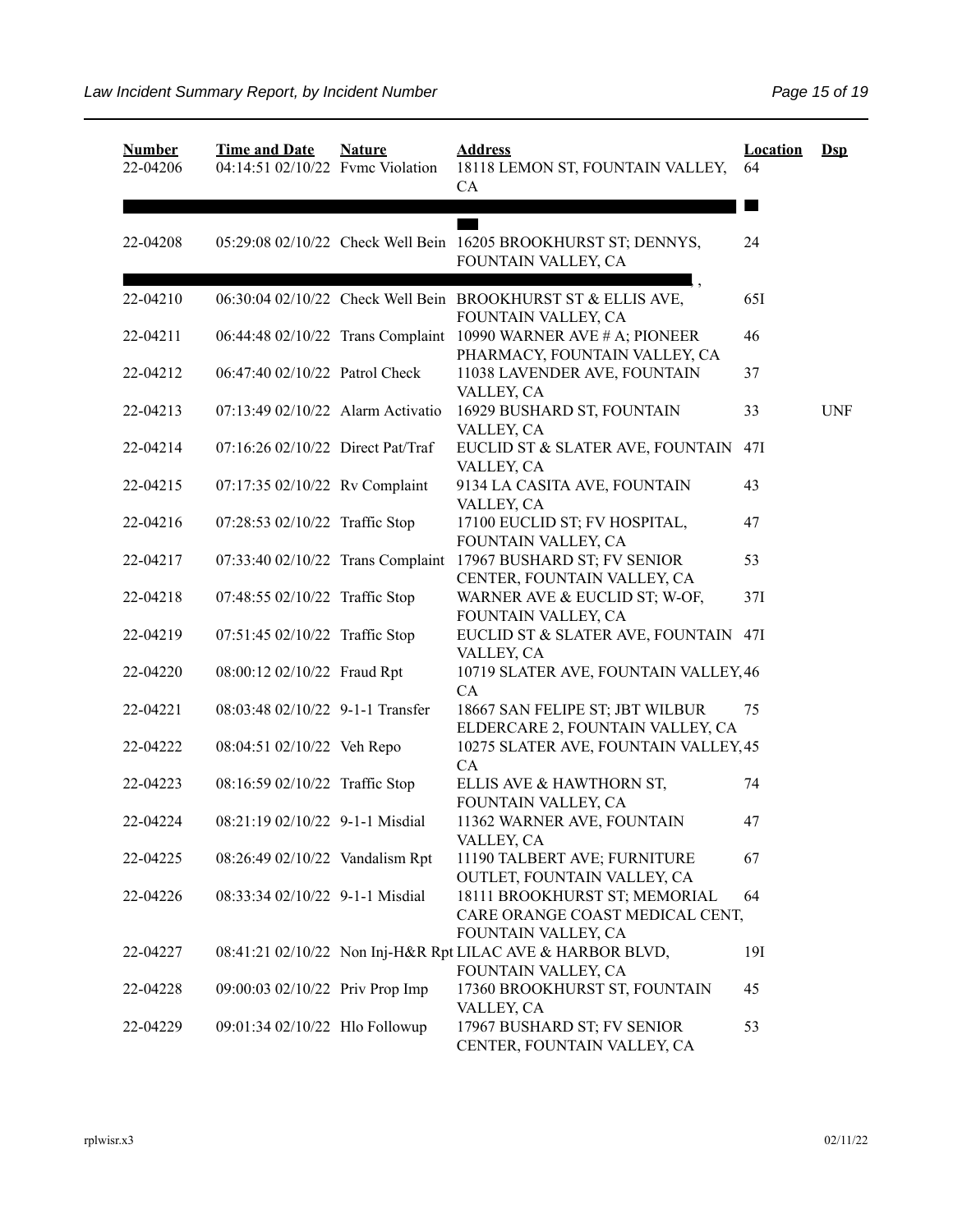| <b>Number</b><br>22-04230 | <b>Time and Date</b><br>09:05:38 02/10/22 9-1-1 Open Line | <b>Nature</b> | <b>Address</b><br>16560 HARBOR BLVD # J TO Q;<br>MODERN TECHNOLOGY SCHOOL,<br>FOUNTAIN VALLEY, CA | <b>Location</b><br>39 | $\mathbf{Dsp}$ |
|---------------------------|-----------------------------------------------------------|---------------|---------------------------------------------------------------------------------------------------|-----------------------|----------------|
| 22-04231                  | 09:10:23 02/10/22 Vandalism Rpt                           |               | 11595 ORCHID AVE, FOUNTAIN<br>VALLEY, CA                                                          | 28                    |                |
| 22-04232                  | 09:20:33 02/10/22 Hlo Followup                            |               | MT HUTCHINGS ST & WINTERSBURG<br>AVE, FOUNTAIN VALLEY, CA                                         | 38                    |                |
| 22-04233                  | 09:18:10 02/10/22 Property Rpt                            |               | 16206 MT HARKNESS ST, FOUNTAIN<br>VALLEY, CA                                                      | 27                    |                |
| 22-04234                  | 09:23:28 02/10/22 Traffic Stop                            |               | BROOKHURST ST & WARNER AVE,<br>FOUNTAIN VALLEY, CA                                                | 35I                   |                |
| 22-04235                  | 09:30:59 02/10/22 Citizen Assist                          |               | 10200 SLATER AVE, FOUNTAIN VALLEY, 55<br><b>CA</b>                                                |                       |                |
| 22-04236                  | 09:38:43 02/10/22 Alarm Activatio                         |               | 18167 EUCLID ST, FOUNTAIN VALLEY, 66<br><b>CA</b>                                                 |                       | <b>UNF</b>     |
| 22-04237                  | 09:45:18 02/10/22 Follow Up                               |               | 7112 WESTMINSTER - WSM,,                                                                          |                       |                |
| 22-04238                  |                                                           |               | 09:44:11 02/10/22 9-1-1 Abandoned 17880 NEWHOPE ST, FOUNTAIN<br>VALLEY, CA                        | 57                    |                |
| 22-04239                  | 10:08:14 02/10/22 Direct Pat/Othe                         |               | EUCLID ST & WARNER AVE, FOUNTAIN 37I<br>VALLEY, CA                                                |                       |                |
| 22-04240                  | 10:19:05 02/10/22 Outside Agency                          |               | 13659 BEACH WESTMINSTER,,                                                                         |                       |                |
| 22-04241                  | 11:04:56 02/10/22 9-1-1 Misdial                           |               | 11613 ORCHID AVE, FOUNTAIN<br>VALLEY, CA                                                          | 28                    |                |
| 22-04242                  | 11:36:34 02/10/22 Outside Agency                          |               | TALBERT AVE & NEWLAND ST,<br>FOUNTAIN VALLEY, CA                                                  | 52I                   |                |
| 22-04243                  |                                                           |               | 11:44:57 02/10/22 Veh Tampering R LA ALAMEDA AVE & BROOKHURST ST, 45<br>FOUNTAIN VALLEY, CA       |                       |                |
| 22-04244                  | 11:55:54 02/10/22 Traffic Stop                            |               | BROOKHURST ST & ELLIS AVE,<br>FOUNTAIN VALLEY, CA                                                 | 65I                   |                |
| 22-04245                  |                                                           |               | 12:00:03 02/10/22 Trans Complaint 17520 BROOKHURST ST; ARCO,<br>FOUNTAIN VALLEY, CA               | 55                    |                |
| 22-04246                  |                                                           |               | 11:59:52 02/10/22 9-1-1 Abandoned 17880 NEWHOPE ST, FOUNTAIN<br>VALLEY, CA                        | 57                    |                |
|                           |                                                           |               |                                                                                                   |                       |                |
|                           |                                                           |               |                                                                                                   |                       |                |
| 22-04248                  | 12:16:42 02/10/22 Signal Issue                            |               | WARNER AVE & BUSHARD ST,<br>FOUNTAIN VALLEY, CA                                                   | 34I                   |                |
| 22-04249                  | 12:19:42 02/10/22 Traffic Stop                            |               | WARNER AVE & WARD ST; E/OF,<br>FOUNTAIN VALLEY, CA                                                | 36I                   |                |
| 22-04250                  | 12:19:23 02/10/22 9-1-1 Open Line                         |               | 10035 ELLIS AVE, FOUNTAIN VALLEY,<br>CA                                                           | 65                    |                |
| 22-04251                  | 12:22:25 02/10/22 Traffic Stop                            |               | ELLIS AVE FRONTAGE AVE &<br>JACARANDA ST, FOUNTAIN VALLEY,<br>CA                                  | 64                    |                |
| 22-04252                  | 12:24:55 02/10/22 Trans Complaint                         |               | 16400 BROOKHURST ST; FV REC<br>CENTER, FOUNTAIN VALLEY, CA                                        | 25                    |                |
| 22-04254                  | 12:31:46 02/10/22 Traffic Stop                            |               | BROOKHURST ST & TALBERT AVE,<br>FOUNTAIN VALLEY, CA                                               | 551                   |                |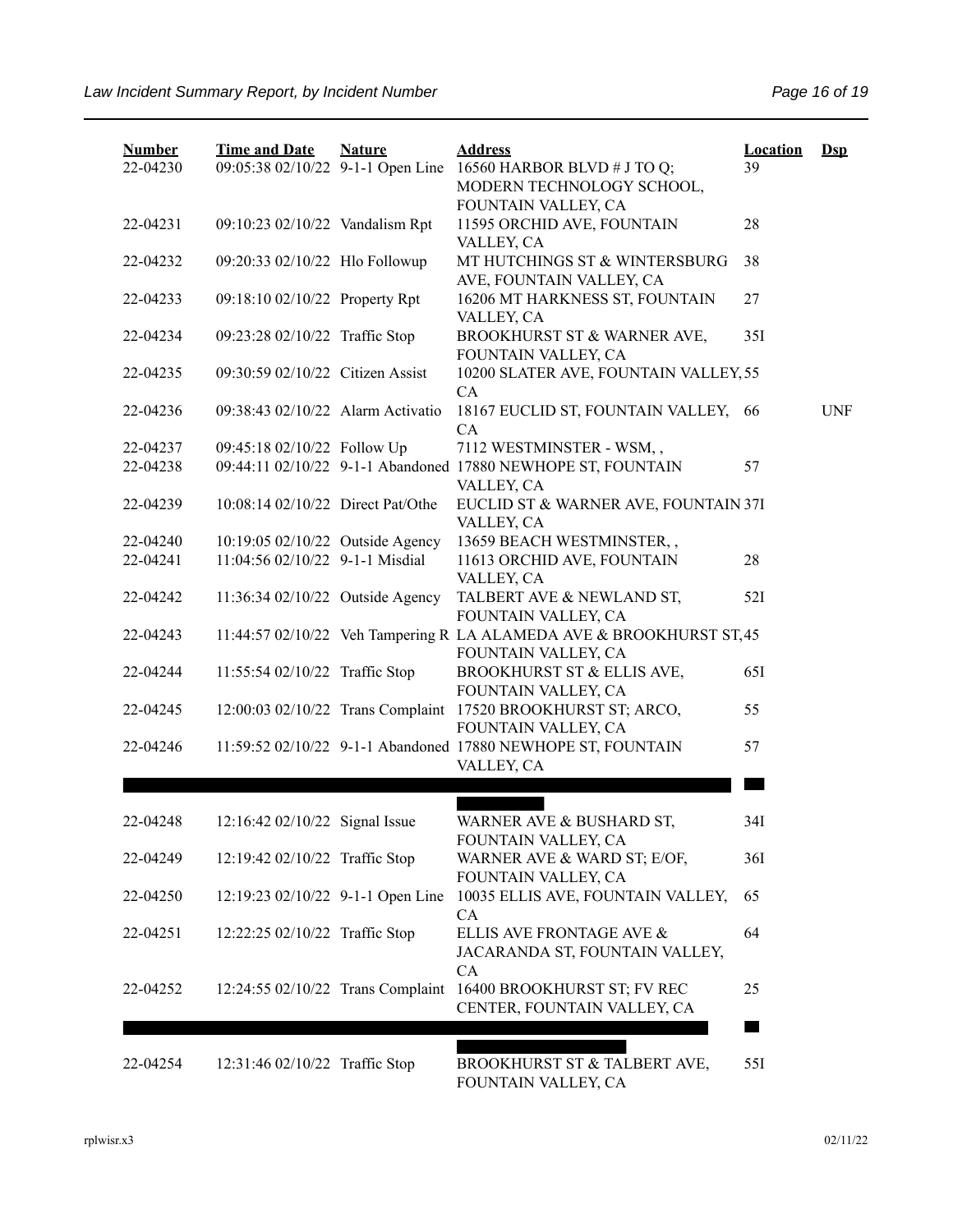| <b>Number</b> | <b>Time and Date</b>              | <b>Nature</b> | <b>Address</b>                                                      | <b>Location</b> | $\mathbf{Dsp}$ |
|---------------|-----------------------------------|---------------|---------------------------------------------------------------------|-----------------|----------------|
| 22-04255      | 12:35:44 02/10/22 Trespasser      |               | 9930 SLATER AVE; SONESTA ES SUITES 54<br>HOTEL, FOUNTAIN VALLEY, CA |                 |                |
| 22-04256      | 13:06:37 02/10/22 Trf Acc/Unk Inj |               | BROOKHURST ST & HEIL AVE,                                           | 25I             |                |
|               |                                   |               | FOUNTAIN VALLEY, CA                                                 |                 |                |
| 22-04257      | 13:46:14 02/10/22 9-1-1 Transfer  |               | 11420 WARNER AVE; MEMORIALCARE 47                                   |                 |                |
|               |                                   |               | MEDICAL GROUP, FOUNTAIN VALLEY,                                     |                 |                |
|               |                                   |               | CA                                                                  |                 |                |
| 22-04258      | 13:47:47 02/10/22 Direct Pat/Traf |               | FREMONT ST & STURGEON AVE,                                          | 54              |                |
|               |                                   |               | FOUNTAIN VALLEY, CA                                                 |                 |                |
| 22-04259      | 14:08:51 02/10/22 Trans Complaint |               | WARNER AVE & EUCLID ST, FOUNTAIN 37I                                |                 |                |
|               |                                   |               | VALLEY, CA                                                          |                 |                |
| 22-04260      | 14:18:35 02/10/22 9-1-1 Transfer  |               | 17110 BROOKHURST ST; CHAMPIONS                                      | 45              |                |
|               |                                   |               | BOWLING AND EMBROIDERY,                                             |                 |                |
|               |                                   |               | FOUNTAIN VALLEY, CA                                                 |                 |                |
| 22-04261      | 14:34:49 02/10/22 9-1-1 Transfer  |               | 17110 BROOKHURST ST; CHAMPIONS                                      | 45              |                |
|               |                                   |               | BOWLING AND EMBROIDERY,                                             |                 |                |
|               |                                   |               | FOUNTAIN VALLEY, CA                                                 |                 |                |
| 22-04262      | 14:38:20 02/10/22 9-1-1 Misdial   |               | 17195 SAN MATEO ST # B, FOUNTAIN                                    | 45              |                |
|               |                                   |               | VALLEY, CA                                                          |                 |                |
| 22-04263      | 14:48:26 02/10/22 Follow Up       |               | 7112 WESTMINSER - WSM,,                                             |                 |                |
| 22-04264      | 14:48:29 02/10/22 9-1-1 Transfer  |               | 16427 ROSEWOOD ST, FOUNTAIN                                         | 23              |                |
|               |                                   |               | VALLEY, CA                                                          |                 |                |
| 22-04265      | 14:50:30 02/10/22 Receipt         |               | 10699 EL SONETO AVE, FOUNTAIN                                       | 56              |                |
|               |                                   |               | VALLEY, CA                                                          |                 |                |
| 22-04266      | 15:02:29 02/10/22 Traffic Stop    |               | WARNER AVE & MAGNOLIA ST,                                           | 33I             |                |
|               |                                   |               | FOUNTAIN VALLEY, CA                                                 |                 |                |
| 22-04267      | 15:14:23 02/10/22 Follow Up       |               | 10060 SLATER AVE; WELLS FARGO,                                      | 55              |                |
|               |                                   |               | FOUNTAIN VALLEY, CA                                                 |                 |                |
| 22-04268      | 15:24:20 02/10/22 Traffic Stop    |               | WARNER AVE & BUSHARD ST; DEL                                        | 34I             |                |
|               |                                   |               | TACO, FOUNTAIN VALLEY, CA                                           |                 |                |
| 22-04269      | 15:43:36 02/10/22 Citizen Assist  |               | 17308 EUCLID ST # D, FOUNTAIN                                       | 47              |                |
|               |                                   |               | VALLEY, CA                                                          |                 |                |
| 22-04270      | 15:53:55 02/10/22 Traffic Stop    |               | MAGNOLIA ST & WARNER AVE; JIFFY                                     | 33I             |                |
|               |                                   |               | LUBE, FOUNTAIN VALLEY, CA                                           |                 |                |
| 22-04271      | 16:08:59 02/10/22 9-1-1 Misdial   |               | 8620 EL LAGO AVE; FULTON PARK,                                      | 52              |                |
|               |                                   |               | FOUNTAIN VALLEY, CA                                                 |                 |                |
| 22-04272      | 16:12:23 02/10/22 Illegal Parking |               | 17759 MAGNOLIA ST FRONTAGE ST,                                      | 52              |                |
|               |                                   |               | FOUNTAIN VALLEY, CA                                                 |                 |                |
| 22-04273      | 16:15:20 02/10/22 9-1-1 Transfer  |               | 9085 WAGNER RIVER CIR, FOUNTAIN                                     | 63              |                |
|               |                                   |               | VALLEY, CA                                                          |                 |                |
| 22-04274      | 16:21:30 02/10/22 Threats Rpt     |               | 16560 HARBOR BLVD # C, FOUNTAIN                                     | 39              |                |
|               |                                   |               | VALLEY, CA                                                          |                 |                |
| 22-04275      | 16:27:57 02/10/22 Illegal Parking |               | 9335 EL VALLE AVE, FOUNTAIN                                         | 53              |                |
|               |                                   |               | VALLEY, CA                                                          |                 |                |
| 22-04276      | 16:29:16 02/10/22 Follow Up       |               | 17900 NEWHOPE ST; COSTCO,                                           | 57              |                |
|               |                                   |               | FOUNTAIN VALLEY, CA                                                 |                 |                |
| 22-04277      | 16:37:02 02/10/22 Intox Person    |               | 10487 SLATER AVE, FOUNTAIN VALLEY, 45                               |                 |                |
|               |                                   |               | CA                                                                  |                 |                |
| 22-04278      | 16:51:23 02/10/22 9-1-1 Transfer  |               | 18975 BROOKHURST ST; CHASE BANK, 74                                 |                 |                |
|               |                                   |               | FOUNTAIN VALLEY, CA                                                 |                 |                |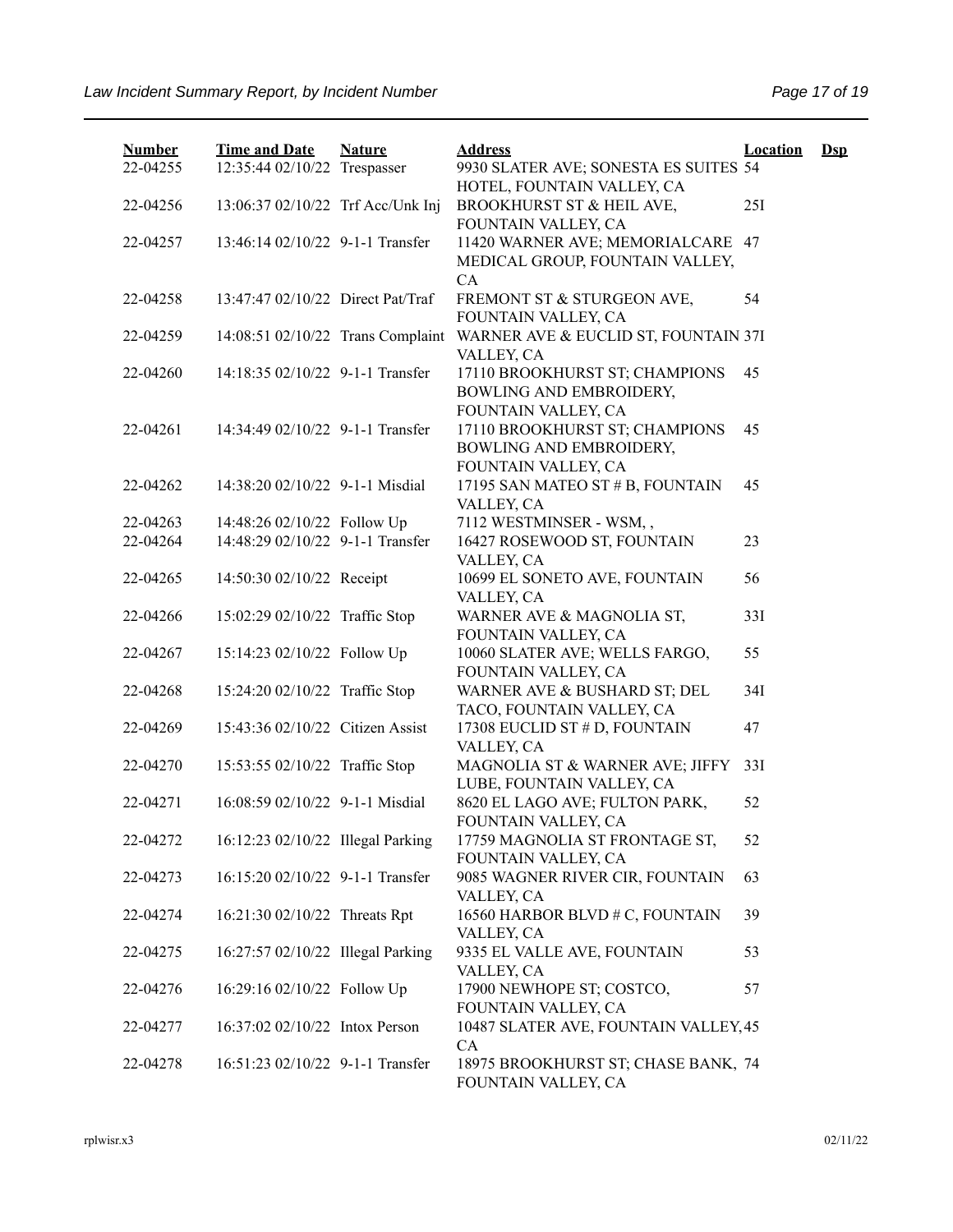| <b>Number</b> | <b>Time and Date</b>              | <b>Nature</b> | <b>Address</b>                                                 | <b>Location</b> | $\mathbf{Dsp}$ |
|---------------|-----------------------------------|---------------|----------------------------------------------------------------|-----------------|----------------|
| 22-04279      | 16:58:42 02/10/22 Stolen Veh Rpt  |               | 10195 LA HACIENDA AVE # C,                                     | 45              |                |
|               |                                   |               | FOUNTAIN VALLEY, CA                                            |                 |                |
| 22-04280      | 17:07:49 02/10/22 Citizen Assist  |               | 18060 THIRD ST, FOUNTAIN VALLEY,<br>CA                         | 63              |                |
| 22-04281      | 17:45:01 02/10/22 Vehicle Check   |               | IRIS AVE & SHASTA ST, FOUNTAIN                                 | 28              |                |
|               |                                   |               | VALLEY, CA                                                     |                 |                |
|               |                                   |               |                                                                |                 |                |
| 22-04284      | 18:03:41 02/10/22 9-1-1 Transfer  |               | 11680 WARNER AVE; MANOR CARE OF 48                             |                 |                |
|               |                                   |               | FOUNTAIN VALLEY, FOUNTAIN                                      |                 |                |
|               |                                   |               | VALLEY, CA                                                     |                 |                |
| 22-04285      | 18:16:32 02/10/22 Patrol Check    |               | 18020 MAGNOLIA ST;CARWASH,                                     | 63              |                |
|               |                                   |               | FOUNTAIN VALLEY, CA                                            |                 |                |
| 22-04286      | 18:23:17 02/10/22 Disturb Ph Call |               | 18300 EUCLID ST; VCA EMERGENCY                                 | 67              |                |
|               |                                   |               | ANIMAL HOSPITAL, FOUNTAIN                                      |                 |                |
|               |                                   |               | VALLEY, CA                                                     |                 |                |
| 22-04287      |                                   |               | 18:36:39 02/10/22 Check Well Bein ADOBE RIVER AVE & BROOKHURST | 65              |                |
|               |                                   |               | ST, FOUNTAIN VALLEY, CA                                        |                 |                |
| 22-04288      | 18:40:48 02/10/22 Jail Check      |               | 10200 SLATER AVE, FOUNTAIN VALLEY, 55<br>CA                    |                 |                |
| 22-04289      | 18:53:10 02/10/22 Trans Complaint |               | 16400 BROOKHURST ST; FV REC                                    | 25              |                |
|               |                                   |               | CENTER, FOUNTAIN VALLEY, CA                                    |                 |                |
| 22-04290      | 18:56:53 02/10/22 Traffic Stop    |               | SAN MATEO ST & LA HACIENDA AVE,                                | 45              |                |
|               |                                   |               | FOUNTAIN VALLEY, CA                                            |                 |                |
| 22-04291      | 19:21:36 02/10/22 Domestic Disput |               | 17266 FLAME TREE CIR, FOUNTAIN                                 | 44              |                |
|               |                                   |               | VALLEY, CA                                                     |                 |                |
| 22-04292      | 19:47:34 02/10/22 Direct Pat/Traf |               | BRK,,                                                          |                 |                |
| 22-04293      | 19:49:51 02/10/22 Traffic Stop    |               | 405 & WARNER AVE, FOUNTAIN                                     | 33              |                |
|               |                                   |               | VALLEY, CA                                                     |                 |                |
| 22-04294      | 19:51:47 02/10/22 9-1-1 Transfer  |               | 17170 SAN MATEO ST, FOUNTAIN                                   | 45              |                |
|               |                                   |               | VALLEY, CA                                                     |                 |                |
| 22-04295      | 19:55:41 02/10/22 Traffic Stop    |               | BUSHARD ST & EDINGER AVE,                                      | 14I             |                |
| 22-04296      | 19:59:09 02/10/22 Traffic Stop    |               | FOUNTAIN VALLEY, CA<br>BRK / 405N ONRAMP,,                     |                 |                |
| 22-04297      | 20:14:25 02/10/22 Traffic Stop    |               | BROOKHURST ST & TALBERT AVE;                                   | 55I             |                |
|               |                                   |               | BERRI, FOUNTAIN VALLEY, CA                                     |                 |                |
| 22-04298      | 20:20:54 02/10/22 Traffic Stop    |               | CENTENNIEL PARK,,                                              |                 |                |
| 22-04299      | 20:22:40 02/10/22 9-1-1 Misdial   |               | 17295 BROOKHURST ST; DEL TACO,                                 | 44              |                |
|               |                                   |               | FOUNTAIN VALLEY, CA                                            |                 |                |
| 22-04300      | 20:24:26 02/10/22 Traffic Stop    |               | BRK / MCFADDEN,,                                               |                 |                |
| 22-04301      | 20:27:08 02/10/22 Dist Of Peac    |               | 17520 BROOKHURST ST; ARCO,                                     | 55              |                |
|               |                                   |               | FOUNTAIN VALLEY, CA                                            |                 |                |
| 22-04302      | 20:29:18 02/10/22 Non Inj H&R     |               | 16400 BROOKHURST ST; FV REC                                    | 25              |                |
|               |                                   |               | CENTER, FOUNTAIN VALLEY, CA                                    |                 |                |
| 22-04303      | 20:46:44 02/10/22 Dist Of Peac    |               | 17100 EUCLID ST; FV HOSPITAL,<br>FOUNTAIN VALLEY, CA           | 47              |                |
| 22-04304      | 21:04:52 02/10/22 9-1-1 Misdial   |               | $911,$ ,                                                       |                 |                |
|               |                                   |               |                                                                |                 |                |